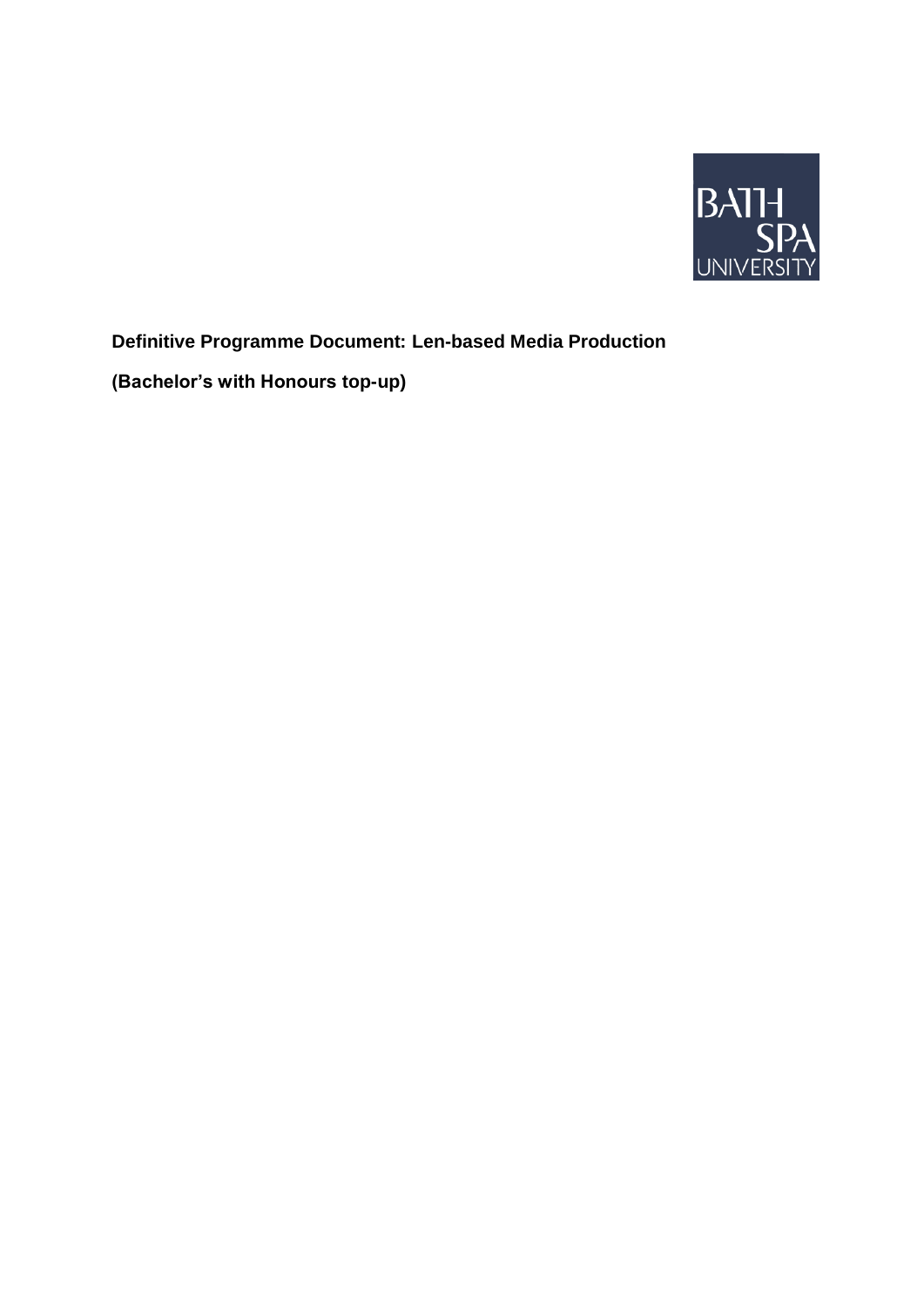# **Contents**

| Appendix 2. Map of Intended Learning Outcomes (ILOs) against modules11 |  |
|------------------------------------------------------------------------|--|
|                                                                        |  |
|                                                                        |  |
|                                                                        |  |
|                                                                        |  |
|                                                                        |  |
|                                                                        |  |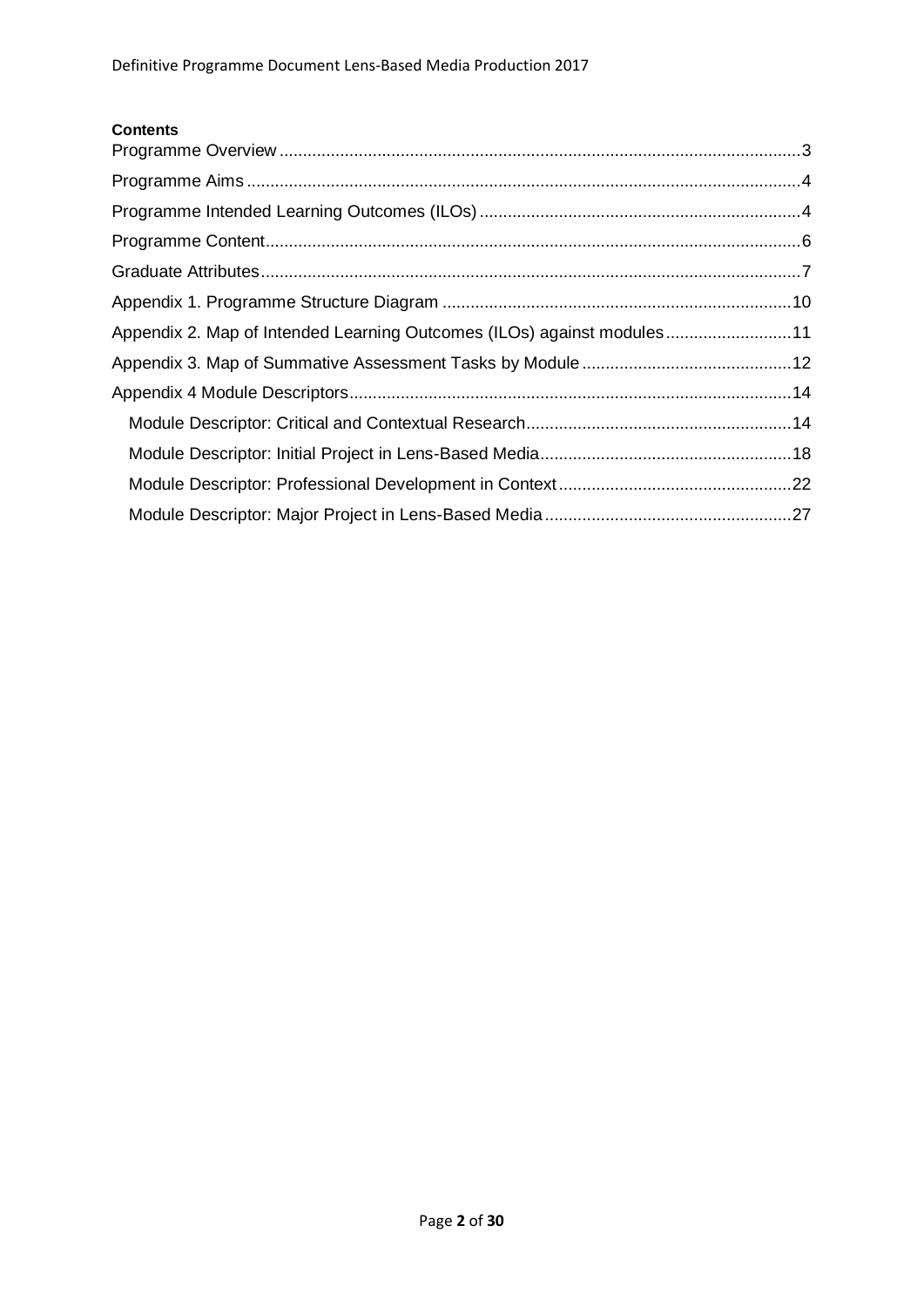| Awarding institution                   | <b>Bath Spa University</b>                      |
|----------------------------------------|-------------------------------------------------|
| Teaching institution                   | <b>University Centre Weston</b>                 |
| School                                 | <b>College of Liberal Arts</b>                  |
| Department                             | Digital Academy                                 |
| Main campus                            | Loxton Campus                                   |
| Other sites of delivery                | None                                            |
| Other Schools involved in delivery     | None                                            |
|                                        |                                                 |
| Name of award(s)                       | Len-based Media Production                      |
| Qualification (final award)            | BA (Hons)                                       |
| Intermediate awards available          | None                                            |
| Routes available                       | N/A                                             |
| Sandwich year                          | No                                              |
| Duration of award                      | 1 year full-time                                |
| Modes of delivery offered              | Campus-based                                    |
| Regulatory Scheme <sup>1</sup>         | Undergraduate Modular Scheme, University Centre |
|                                        | <b>Weston Academic Regulations</b>              |
|                                        |                                                 |
| Professional, Statutory and Regulatory | N/A                                             |
| Body accreditation                     |                                                 |
| Date of most recent PSRB approval      | N/A                                             |
| (month and year)                       |                                                 |
| Renewal of PSRB approval due (month    | N/A                                             |
| and year)                              |                                                 |
|                                        |                                                 |
| <b>UCAS</b> code                       |                                                 |
| Route code (SITS)                      |                                                 |
| Relevant QAA Subject Benchmark         | Art and Design (2017)                           |
| Statements (including date of          | Communication, Media, Film and Cultural Studies |
| publication)                           | (2016)                                          |
| Date of most recent approval           |                                                 |
| Date specification last updated        |                                                 |

# <span id="page-2-0"></span>**Programme Overview**

.

The BA (Hons) Len-based Media Production programme enables students from a range of disciplines within Film, Photography and Media Arts to extend your creative and professional practice, building on skills gained at Level 4 and 5. You will focus on a key area of interest, producing a portfolio of creative work, culminating in a major degree project for public dissemination.

An "Initial Project in Lens-based Media" module fosters experimentation and testing of ideas. It enables you to take risks, challenge your pre-conceptions and fully explore the practical and theoretical potential

<sup>&</sup>lt;sup>1</sup> This should also be read in conjunction with the University's Qualifications Framework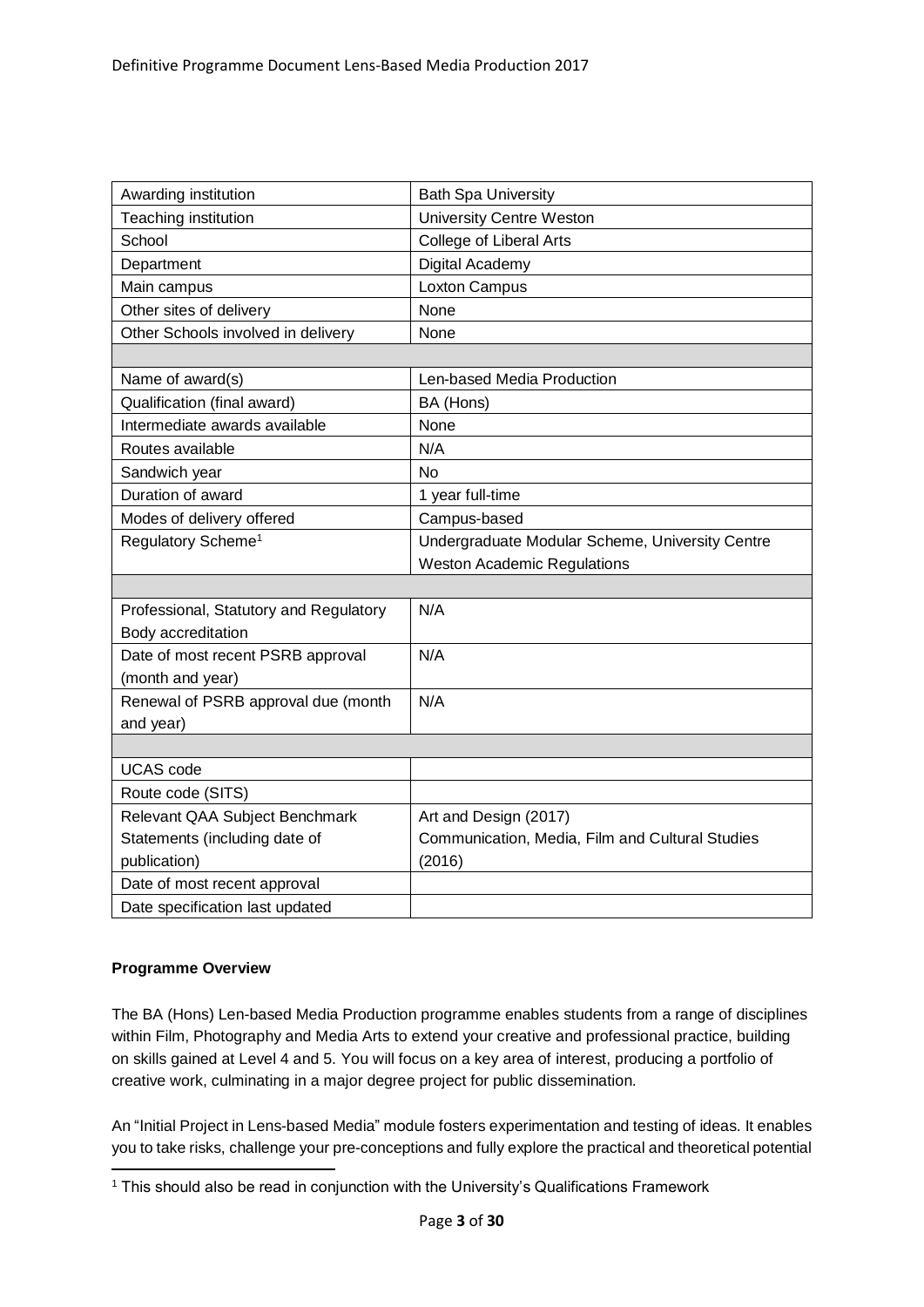of your own practice. The "Critical and Contextual Research" module extends your understanding of key debates relevant to a range of lens-based media specialisms, as well as providing a sound theoretical underpinning for the "Initial Project" and "Major Project" modules.

Through the "Professional Development in Context" module, you reflect on your own strengths and aspirations, identifying an area within your specialism to focus on and develop a portfolio evidencing research, practice and experience. As well as personal and commercial skills development, the learning and teaching in this module focuses on career trajectory, post-graduation, meaning that you are in a strong position to launch your professional practice on a commercial basis and/or further your studies at Masters Level on completion of the programme.

# <span id="page-3-0"></span>**Programme Aims**

- 1. To foster the industry-specific knowledge, thinking, and subject-specific practical skills required of lens-based media practitioners.
- 2. To critically reflect on, and investigate the range of employment and freelance opportunities in the lens-based media industries, enabling the development of professional careers in relevant, discrete disciplines.
- 3. To develop a wide range of practical and academic skills, that are transferrable, and encourage responsibility and entrepreneurship.
- 4. To foster awareness and understanding of a full range of relevant resources and technologies that are likely to be encountered within a specialism.
- 5. To critically evaluate the relationships between theory and practice, exploring the way work is produced and received in a digital and globalised marketplace, with reference to the social, cultural and historical contexts.
- 6. To nurture the development of a creative voice and identity, through individual and collaborative working.
- 7. To enable the production and delivery of creative projects and artefacts.

# <span id="page-3-1"></span>**Programme Intended Learning Outcomes (ILOs)**

The Programme ILOs refer to the QAA Subject Benchmark Statements for Arts and Design (AD) 2017 and Communication, Media, Film and Cultural Studies (CMFCS) 2016

# A Subject-specific Skills and Knowledge

- A1. The ability to act with comprehensive practical and theoretical understanding of production processes and professional practice relevant to a lens-based media practitioner and your industry.
- A2. The ability to make original, distinctive and creative work within your chosen discipline.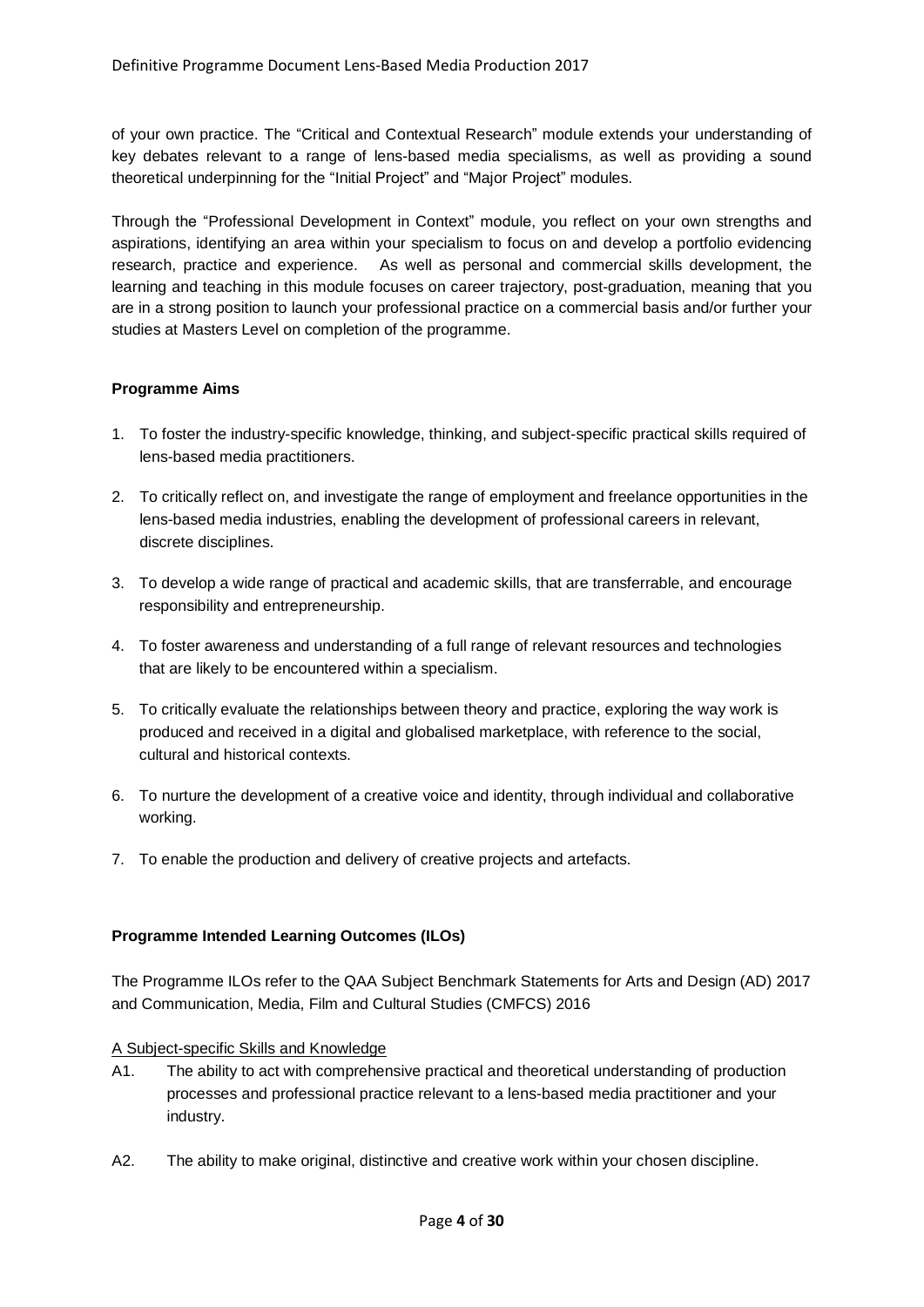- A3. Entrepreneurial and self-motivational skills required to pursue and sustain a freelance or independent career within the lens-based media industries.
- A4. An understanding and engagement with the implications and potential for the discipline presented by developments in current and emerging technologies.
- A5. The ability to select, experiment with and make appropriate use of materials, processes and technologies in the production of work, showing an understanding of both quality standards and attention to detail.
- A6. Demonstrate an understanding of the nature and importance of the lens-based media practitioner's relationship with audiences, clients, markets, users, consumers, participants, cocreators and co-workers.
- A7. Understand the commissioning, funding and employment structures likely to be found within the lens-based media arts industries and how to work within these constraints.

# B Cognitive and Intellectual Skills

- B1. The ability to independently source, collate, understand and critically evaluate research from a range of areas, within and beyond academic texts, in order to explore a question or subject and articulate findings.
- B2. Intelligently and critically engage with the work of major practitioners, debates and artefacts within your chosen field, to challenge and synthesise ideas to generate original work.
- B3. Identify, select and apply appropriate techniques and strategies in the development of ideas, undertaking critical analysis, evaluating the outcomes of your own work.
- B4. Demonstrate and apply knowledge of, understanding and engagement with the legislative, regulatory and ethical frameworks relevant to the lens-based media industries.

# C Skills for Life and Work

.

- C1 Autonomous learning<sup>2</sup> (including time management) that shows the exercise of initiative and personal responsibility and enables decision-making in complex and unpredictable contexts.
- C2 Team working skills necessary to flourish in the global workplace, with an ability to both work in and lead teams effectively.
- C3 Communication skills that ensure information, ideas, problems and solutions are communicated effectively and clearly to both specialist and non-specialist audiences.

<sup>&</sup>lt;sup>2</sup> ie the ability to review, direct and manage one's own workload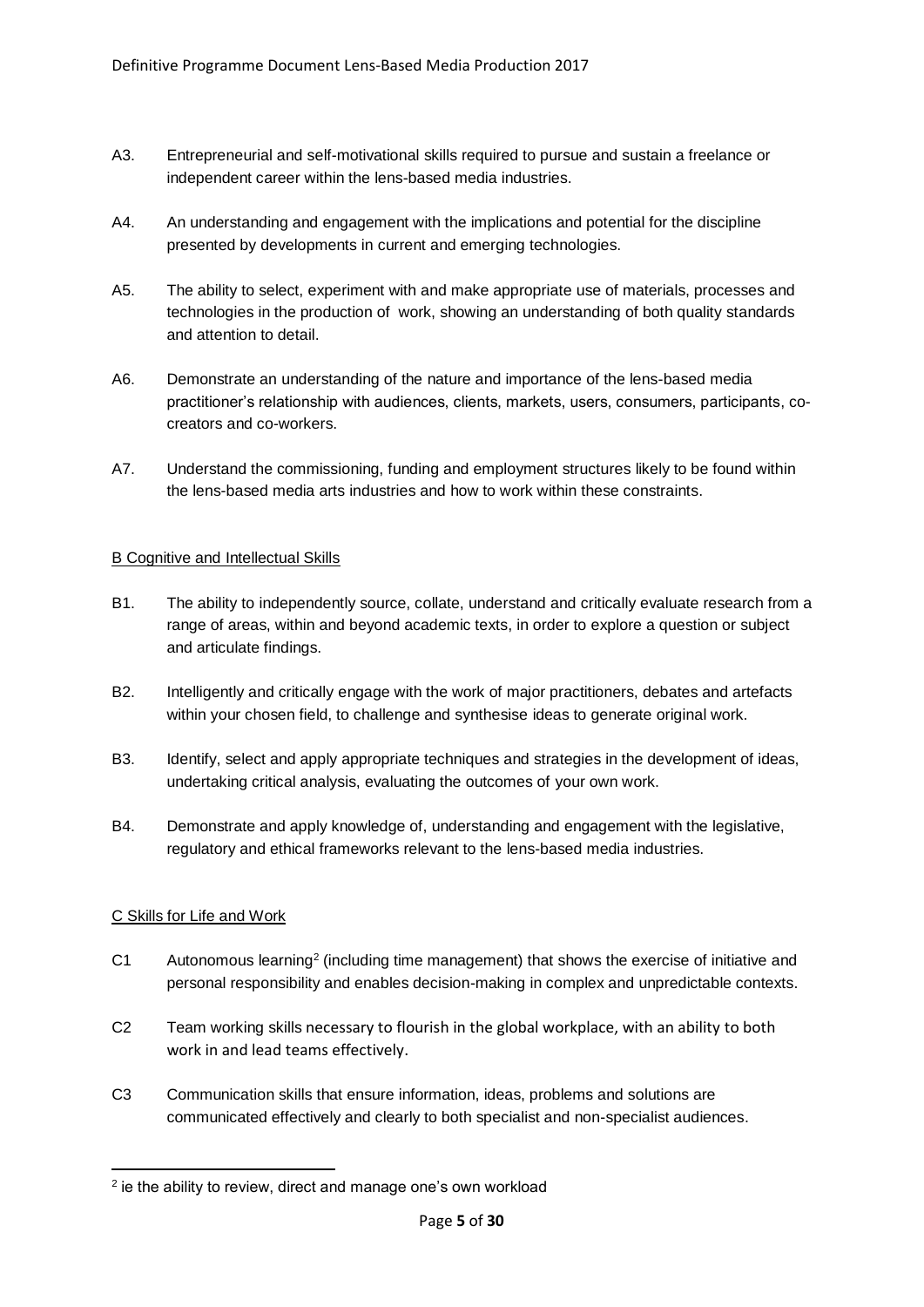C4 IT skills and digital literacy that demonstrate core competences and are commensurate with an ability to work at the interface of creativity and new technologies.

# <span id="page-5-0"></span>**Programme Content**

This programme comprises the following modules

Key:  $Core = C$ Compulsory = R (ie 'required') Optional = O Not available for this status  $= N/A$ If a particular status is greyed out, it is not offered for this programme.

# Subject offered as single and/or combined award

|       |               | BA (Hons) Lens Based Media Arts         |         | <b>Status</b> |       |       |       |  |
|-------|---------------|-----------------------------------------|---------|---------------|-------|-------|-------|--|
| Level | Code          | Title                                   | Credits | Single        | Major | Joint | Minor |  |
| 6     | WL6100        | <b>Critical and Contextual Research</b> | 20      | C             |       |       |       |  |
|       | $-20$         |                                         |         |               |       |       |       |  |
| 6     | <b>WL6101</b> | Initial Project in Lens-based Media     | 20      | C             |       |       |       |  |
|       | $-20$         |                                         |         |               |       |       |       |  |
| 6     | WL6102        | Major Project in Lens-based Media       | 40      | C             |       |       |       |  |
|       | $-40$         |                                         |         |               |       |       |       |  |
| 6     | WL6103        | Professional Development in Context     | 40      | C             |       |       |       |  |
|       | $-40$         |                                         |         |               |       |       |       |  |

# **Assessment methods**

A range of summative assessment tasks will be used to test the Intended Learning Outcomes in each module. These are indicated in the attached assessment map which shows which tasks are used in which modules.

You will be supported in your development towards summative assessment by appropriate formative exercises.

Please note: if you choose an optional module from outside this programme, you may be required to undertake a summative assessment task that does not appear in the assessment grid here in order to pass that module.

# **Work experience and placement opportunities**

The "Major Project in Lens-based Media" and "Professional Development in Context" modules specifically provide professional work experience opportunities, through your engagement with commercial practice and public exhibition/dissemination of final outputs.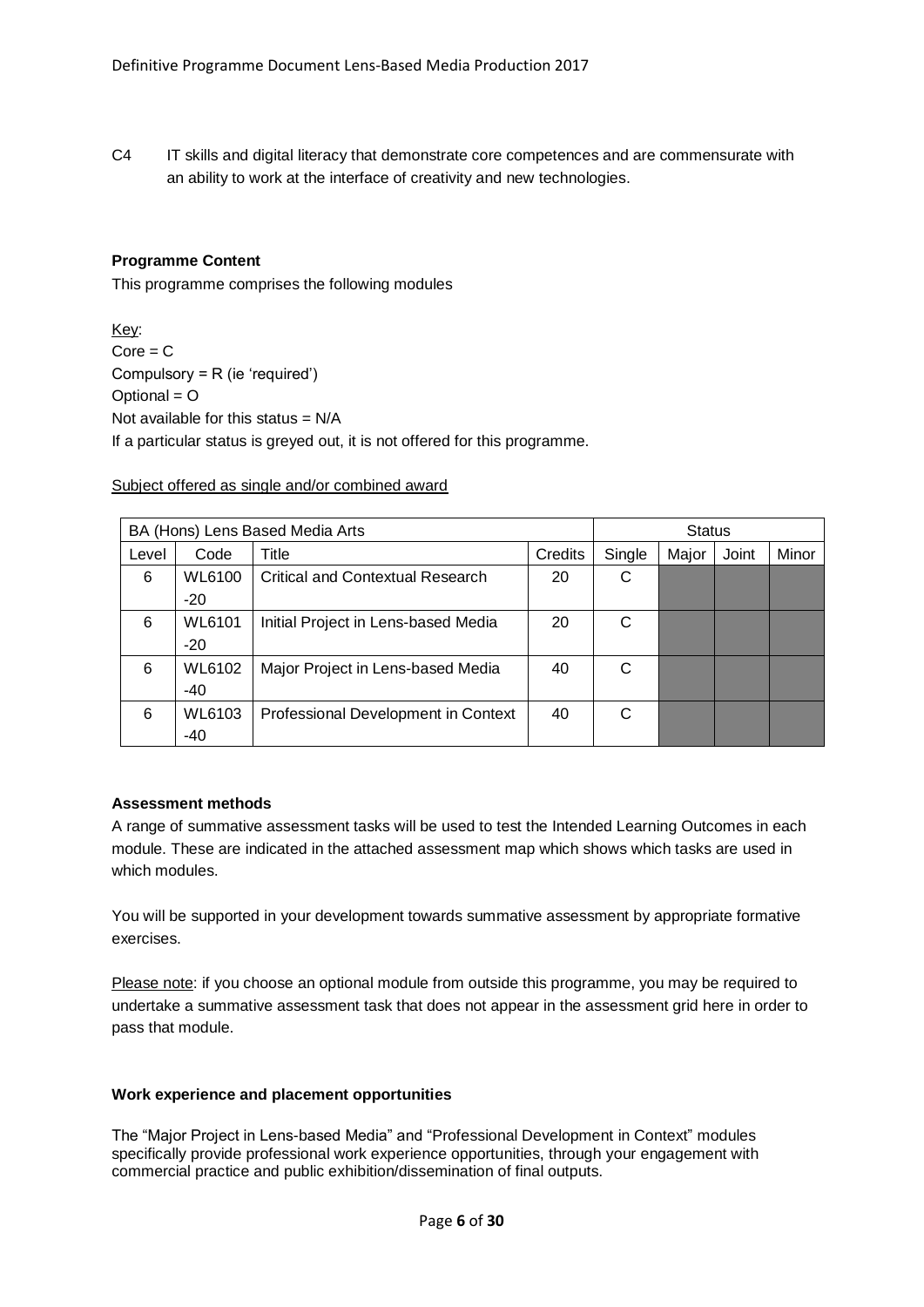The nature of the work experience will be specific to the needs of the individual students, as well as the requirement and discrete specification of your professional pathway.

# <span id="page-6-0"></span>**Graduate Attributes**

|                | Bath Spa Graduates                              | In BA (Hons) Lens-based Media                  |
|----------------|-------------------------------------------------|------------------------------------------------|
|                |                                                 | Production, we enable this                     |
| 1              | Will be employable: equipped with the skills    | Through programme and module design.           |
|                | necessary to flourish in the global             | All teaching and assessment is written         |
|                | workplace, able to work in and lead teams       | expressly with the global marketplace in       |
|                |                                                 | mind and with direct industry consultation.    |
|                |                                                 | Work and client based learning prepares        |
|                |                                                 | you directly for future employability.         |
| $\overline{2}$ | Will be able to understand and manage           | Programme materials and module design          |
|                | complexity, diversity and change                | refer to the changing nature of, and           |
|                |                                                 | diverse complexities within, the lens-         |
|                |                                                 | based media related industries. Yearly         |
|                |                                                 | review and on-going consultation with          |
|                |                                                 | industry practitioners ensures that the        |
|                |                                                 | programme will integrate future changes.       |
| 3              | Will be creative: able to innovate and to       | In engaging with creative production briefs    |
|                | solve problems by working across                | you utilise creativity, innovation, problem    |
|                | disciplines as professional or artistic         | solving and team work. Working across          |
|                | practitioners                                   | disciplines is an essential component of       |
|                |                                                 | professional and artistic practice as well     |
|                |                                                 | as the application of creative thinking        |
|                |                                                 | techniques.                                    |
| 4              | Will be digitally literate: able to work at the | Digital literacy is embedded within the        |
|                | interface of creativity and technology          | programme, in subject specific activities      |
|                |                                                 | (industry standard editing facilities, digital |
|                |                                                 | imaging equipment and sound                    |
|                |                                                 | mixing/design facilities) and the              |
|                |                                                 | organisation, management and                   |
|                |                                                 | presentation of your research for formative    |
|                |                                                 | and summative assessments.                     |
| 5              | Will be internationally networked: either by    | Collaboration is encouraged and                |
|                | studying abroad for part of the your            | supported with industry-based work and         |
|                | programme, or studying alongside you from       | projects. The programme specifically           |
|                | overseas                                        | engages with the lens-based media arts         |
|                |                                                 | and cultures of other countries, through       |
|                |                                                 | lectures, debates and guest speakers.          |
|                |                                                 | You are encouraged to explore and              |
|                |                                                 | develop your own professional practice         |
|                |                                                 | and commercial development within a            |
|                |                                                 | global context.                                |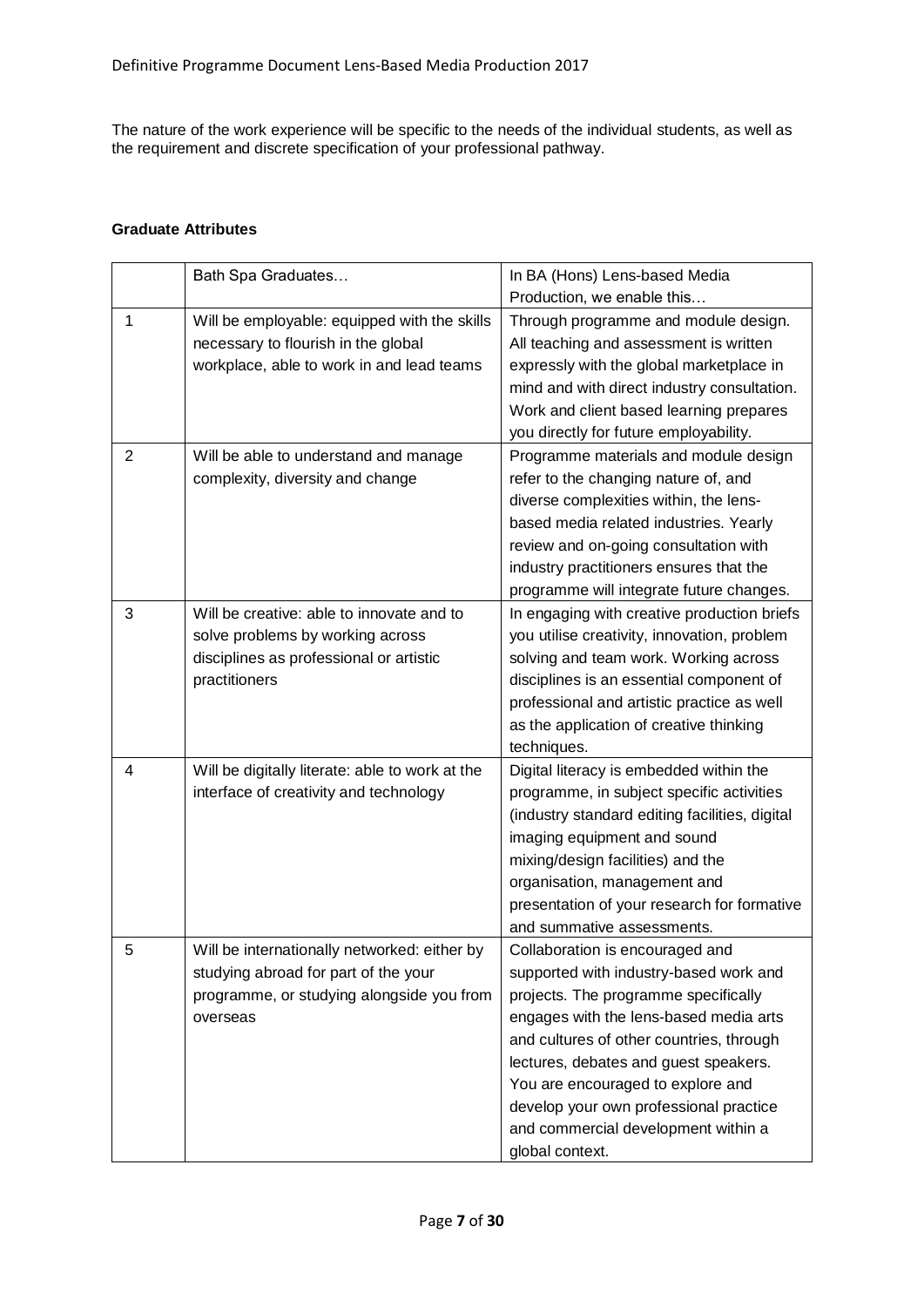| 6              | Will be creative thinkers, doers and makers                                                                               | The ethos of the programme is to<br>encourage creativity and the creation of<br>professional material and products. The<br>development of these materials and<br>products evidences informed reflection, a<br>creative approach to problem-solving and<br>robust production skills.                                                                                                                                                                        |
|----------------|---------------------------------------------------------------------------------------------------------------------------|------------------------------------------------------------------------------------------------------------------------------------------------------------------------------------------------------------------------------------------------------------------------------------------------------------------------------------------------------------------------------------------------------------------------------------------------------------|
| $\overline{7}$ | Will be critical thinkers: able to express<br>your ideas in written and oral form, and<br>possessing information literacy | You present themselves and your ideas in<br>a multitude of ways including essays,<br>presentations, video essays, production<br>paperwork, and reflective journals. These<br>evidence the ability to critically analyse,<br>conceptualise, thoroughly research and<br>communicate key concepts within the<br>lens-based media arts.                                                                                                                        |
| 8              | Will be ethically aware: prepared for<br>citizenship in a local, national and global<br>context                           | Throughout the programme all work is<br>produced and showcased with an<br>awareness of the community and<br>audiences they are intended for and in the<br>light of the current cultural landscape.<br>Ethical awareness and collaboration are<br>integral to the socio-cultural aspects of the<br>lens-based media disciplines as art forms;<br>these concepts are instilled through work-<br>based learning and professional and<br>academic development. |

# **Modifications**

Module-level modifications

| Code | Title | Nature of modification | $Date(s)$ of<br>approval and<br>approving bodies | Date modification<br>comes into effect |
|------|-------|------------------------|--------------------------------------------------|----------------------------------------|
|      |       |                        |                                                  |                                        |
|      |       |                        |                                                  |                                        |
|      |       |                        |                                                  |                                        |
|      |       |                        |                                                  |                                        |

# Programme-level modifications

| Nature of modification | Date(s) of approval and<br>approving bodies | Date modification<br>comes into effect |
|------------------------|---------------------------------------------|----------------------------------------|
|                        |                                             |                                        |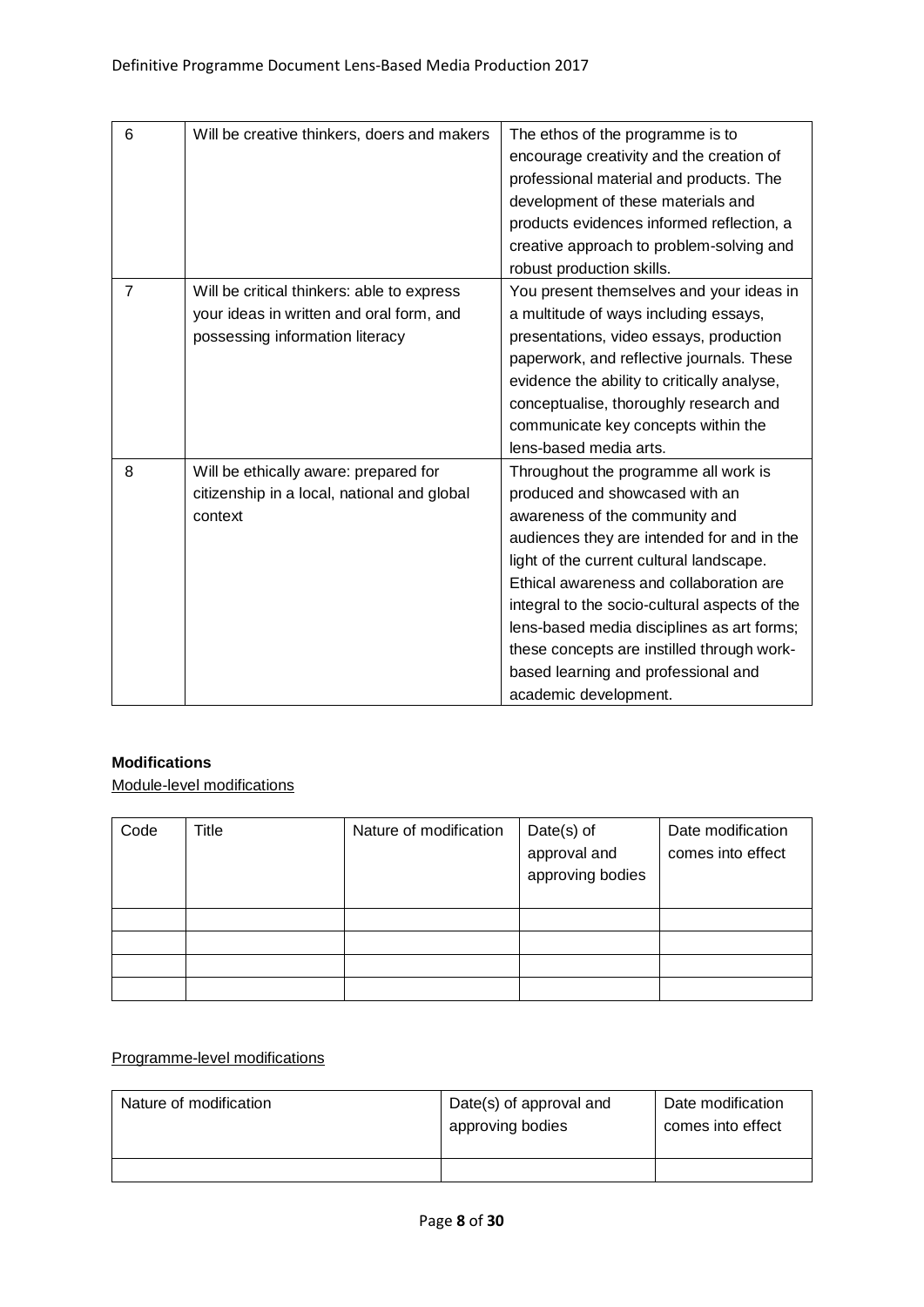# **Attached as appendices:**

- 1. Programme structure diagram
- 2. Map of module outcomes to level/programme outcomes
- 3. Assessment map
- 4. Module descriptors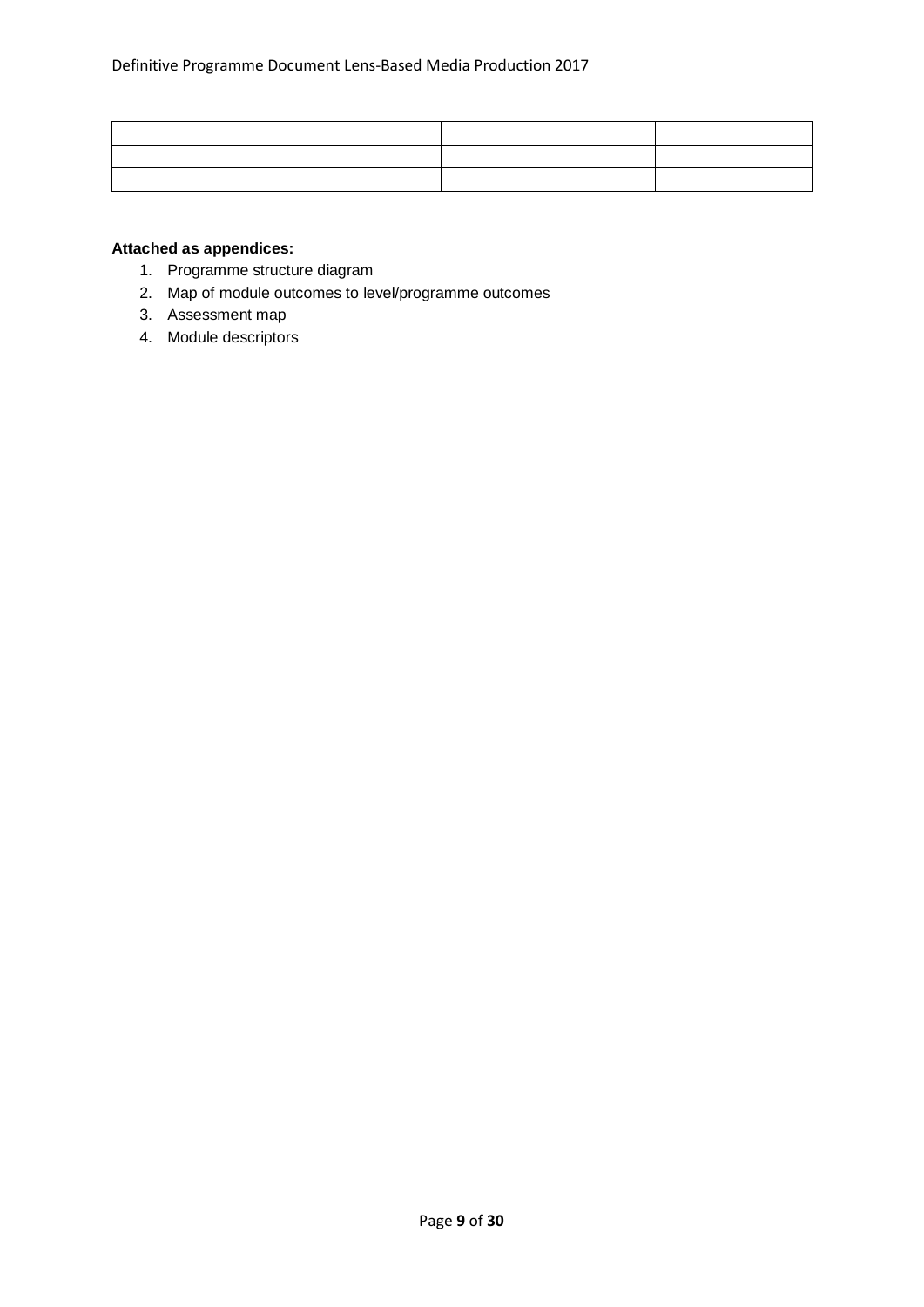# **Appendix 1. Programme Structure Diagram**

<span id="page-9-0"></span>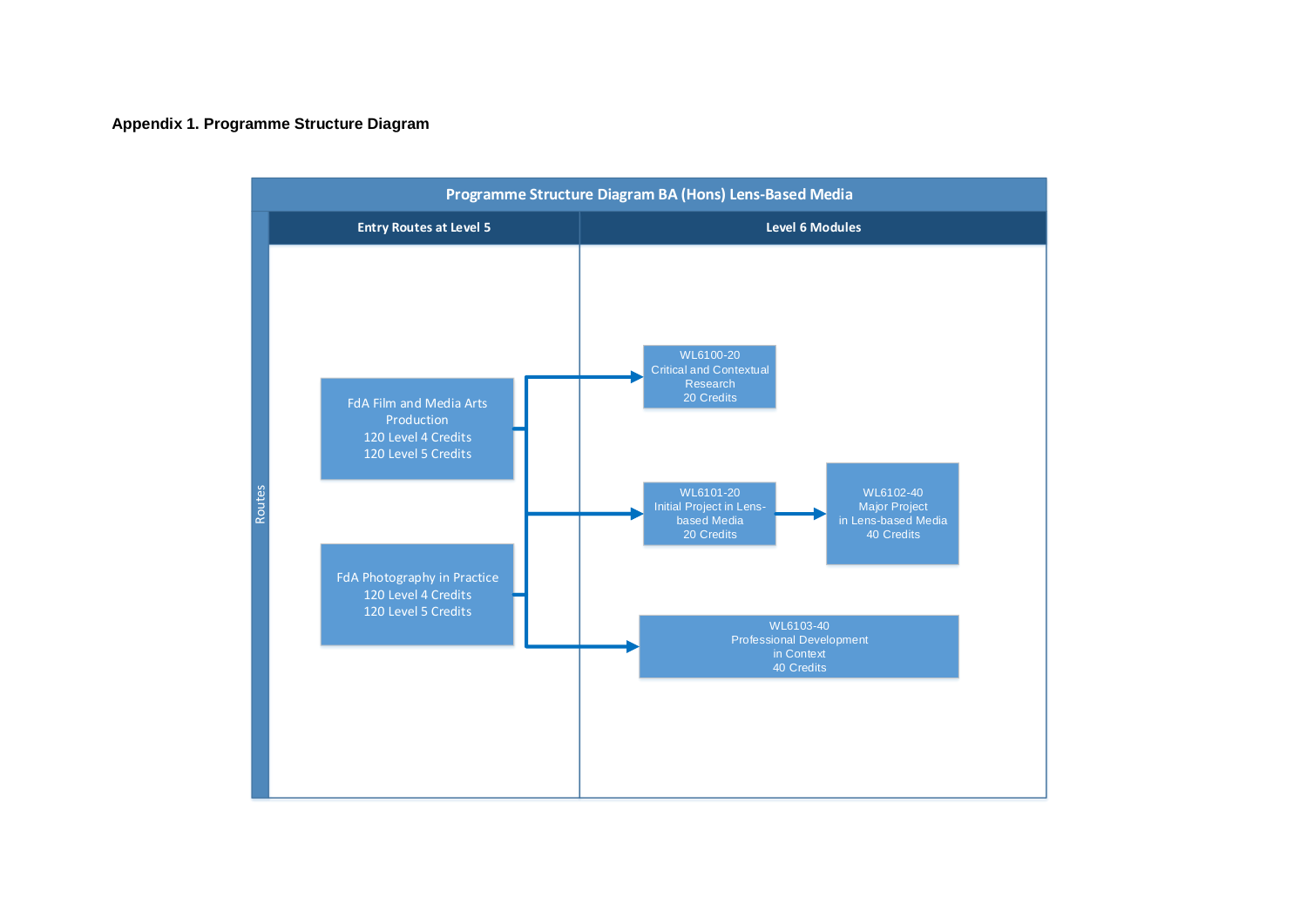**Appendix 2. Map of Intended Learning Outcomes (ILOs) against modules**

# **BA (Hons) Lens-based Media Production**

Please indicate (√) in the relevant boxes the modules in which level/programme Intended Learning Outcomes are being assessed.

|                 |         |                                |               | Intended Learning Outcomes |              |              |              |                |                                       |              |                |                            |                |              |                |                |                          |                |
|-----------------|---------|--------------------------------|---------------|----------------------------|--------------|--------------|--------------|----------------|---------------------------------------|--------------|----------------|----------------------------|----------------|--------------|----------------|----------------|--------------------------|----------------|
| Module<br>Level |         | Module Title                   | <b>Status</b> |                            |              |              |              |                | Subject-specific Skills and Knowledge |              |                | Cognitive and              |                |              |                |                | Skills for Life and Work |                |
|                 | Code    |                                | $(C, R, O)^3$ |                            |              |              |              |                |                                       |              |                | <b>Intellectual Skills</b> |                |              |                |                |                          |                |
|                 |         |                                |               | A <sub>1</sub>             | A2           | A3           | A4           | A <sub>5</sub> | A <sub>6</sub>                        | A7           | B <sub>1</sub> | <b>B2</b>                  | B <sub>3</sub> | <b>B4</b>    | C <sub>1</sub> | C <sub>2</sub> | C <sub>3</sub>           | C <sub>4</sub> |
| 6               | WL6100- | <b>Critical and Contextual</b> | C             |                            | $\checkmark$ |              |              |                |                                       |              | $\checkmark$   |                            | $\checkmark$   | $\mathbf{v}$ | $\checkmark$   |                |                          |                |
|                 | 20      | Research                       |               |                            |              |              |              |                |                                       |              |                |                            |                |              |                |                |                          |                |
| 6               | WL6101- | Initial Project in Lens-       | С             |                            | ✓            |              | $\checkmark$ |                | $\checkmark$                          |              | $\checkmark$   | v                          | ✓              | $\checkmark$ | $\checkmark$   | $\checkmark$   | $\checkmark$             |                |
|                 | 20      | based Media                    |               |                            |              |              |              |                |                                       |              |                |                            |                |              |                |                |                          |                |
| 6               | WL6103- | Professional                   |               |                            |              |              |              |                |                                       |              |                |                            |                |              |                |                |                          |                |
|                 | 40      | Development in                 | C             | v                          |              | $\checkmark$ | $\checkmark$ |                | $\checkmark$                          | $\checkmark$ | ✓              |                            | $\checkmark$   | $\checkmark$ | $\checkmark$   | $\checkmark$   |                          |                |
|                 |         | Context                        |               |                            |              |              |              |                |                                       |              |                |                            |                |              |                |                |                          |                |
| 6               | WL6102- | Major Project in Lens-         |               |                            |              |              |              |                | $\checkmark$                          |              | ✓              |                            | $\checkmark$   | v            | $\checkmark$   | ✓              |                          |                |
|                 | 40      | based Media                    | C             |                            |              |              |              |                |                                       |              |                |                            |                |              |                |                |                          |                |



 3 C = Core; R = Compulsory (ie required for this route); O = Optional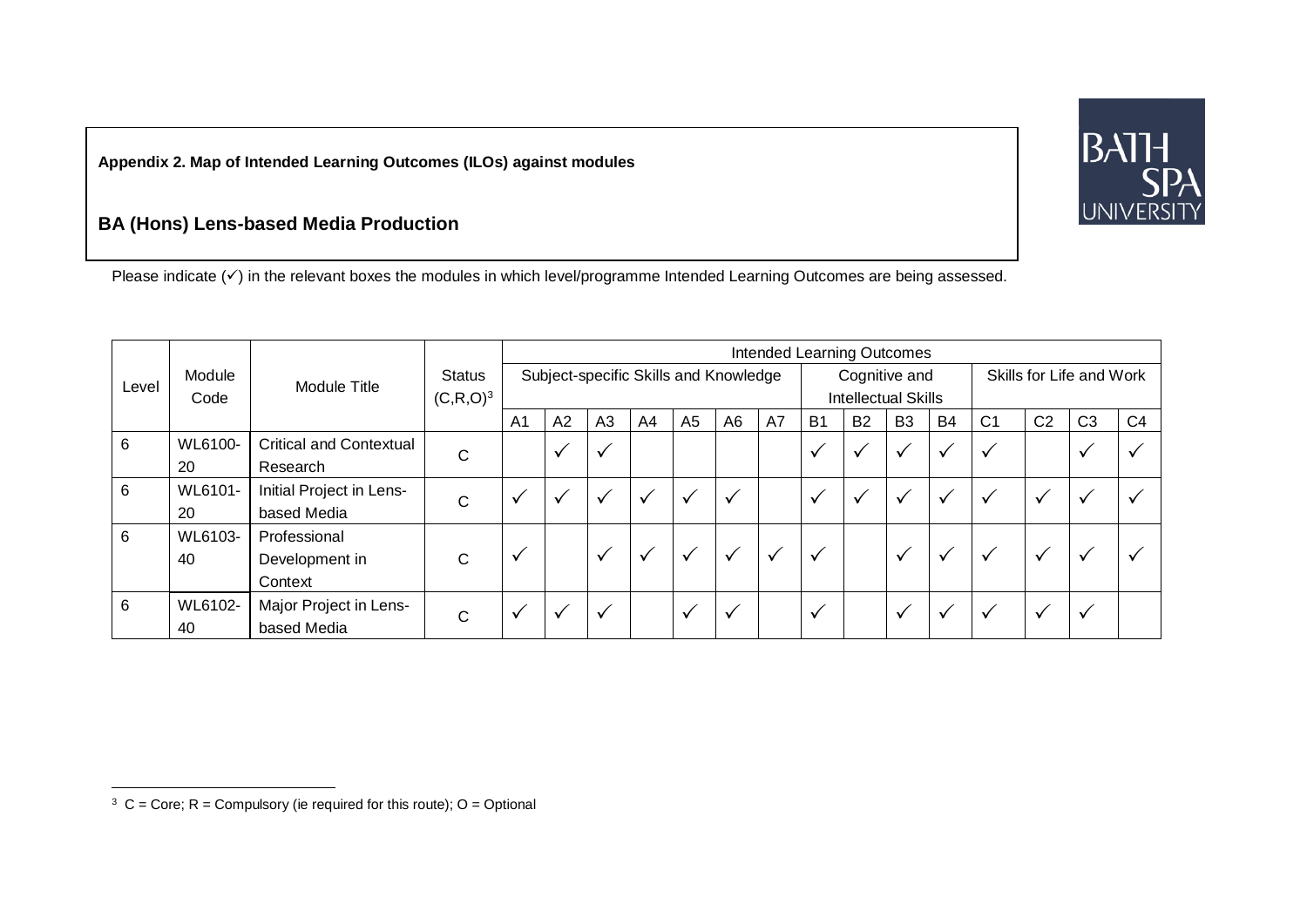**Appendix 3. Map of Summative Assessment Tasks by Module**

# **BA (Hons) Lens-Based Media Production**



Please indicate in the relevant boxes which summative assessment methods are used in each module and, where appropriate, the assessment length.

| Level          | Module  | Module Title                   | <b>Status</b> |              |            |         | Assessment method |            |                          |               |
|----------------|---------|--------------------------------|---------------|--------------|------------|---------|-------------------|------------|--------------------------|---------------|
|                | Code    |                                | $(C, R, O)^4$ |              | Coursework |         |                   |            |                          |               |
|                |         |                                |               | Dissertation | Essay      | Journal | Portfolio         | Exhibition | <b>Practical Project</b> | Presentation  |
| $6\phantom{a}$ | WL6100- | <b>Critical and Contextual</b> | ${\bf C}$     | Critical     |            |         |                   |            |                          | Presentation  |
|                | 20      | Research                       |               | Text and     |            |         |                   |            |                          | 10mins (1,000 |
|                |         |                                |               | Proposal     |            |         |                   |            |                          | words)        |
|                |         |                                |               | (4,000)      |            |         |                   |            |                          |               |
|                |         |                                |               | words)       |            |         |                   |            |                          |               |
| $6\phantom{a}$ | WL6101- | Initial Project in Lens-       | ${\bf C}$     |              | Critical   |         |                   |            | Creative                 |               |
|                | 20      | <b>Based Media</b>             |               |              | evaluation |         |                   |            | outcomes                 |               |
|                |         |                                |               |              | (1,250)    |         |                   |            | with                     |               |
|                |         |                                |               |              | words)     |         |                   |            | supporting               |               |
|                |         |                                |               |              |            |         |                   |            | evidence                 |               |
|                |         |                                |               |              |            |         |                   |            | (equivalent              |               |
|                |         |                                |               |              |            |         |                   |            | 3,750 words)             |               |

 $4 C = Core$ ; R = Compulsory (ie required for this route); O = Optional

 $\overline{a}$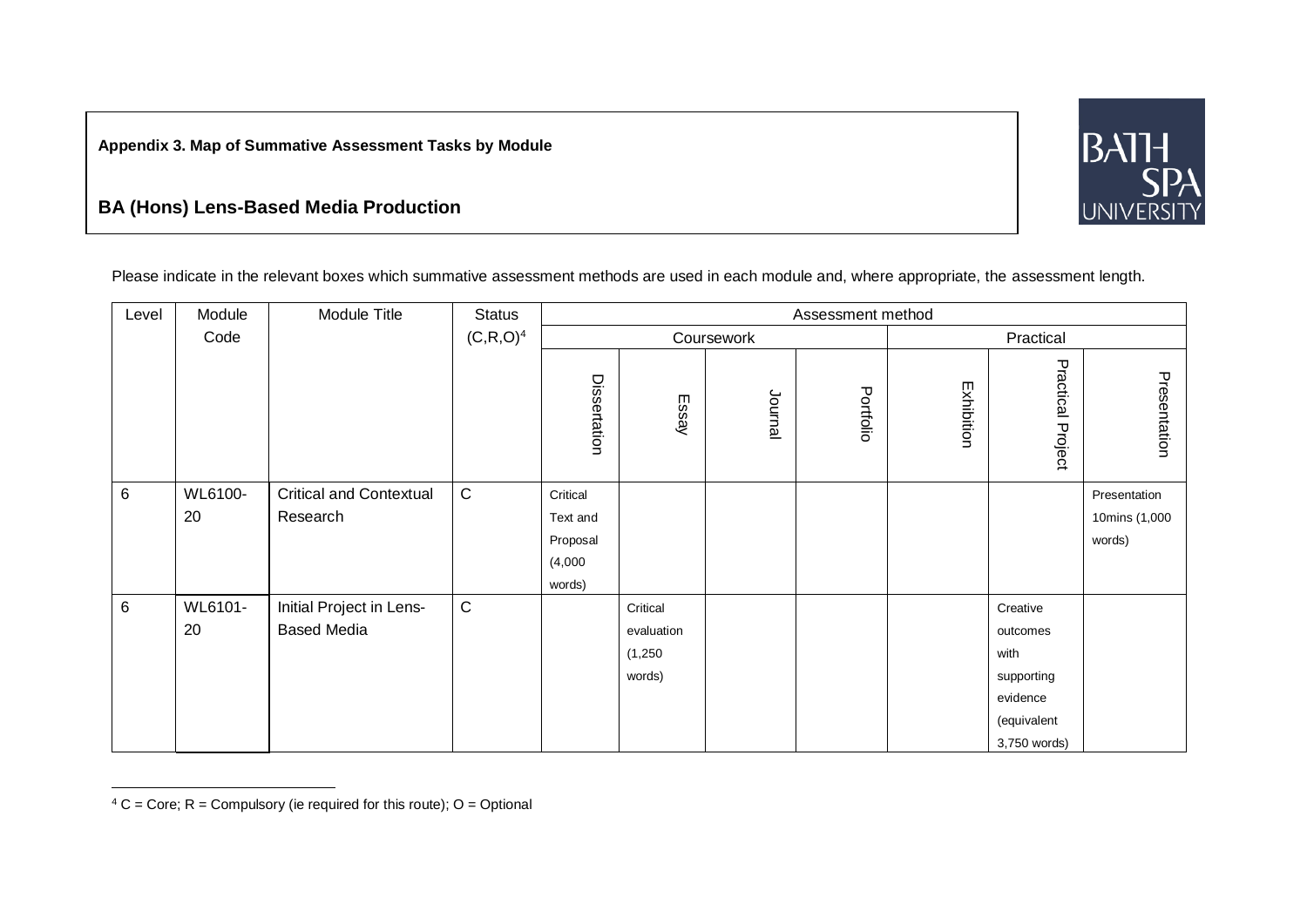| 6 | WL6103- | Professional           | $\mathsf C$ |            | Reflective   | Research     | Presentation of |              |  |
|---|---------|------------------------|-------------|------------|--------------|--------------|-----------------|--------------|--|
|   | 40      | Development            |             |            | Journal      | Portfolio    | work in public  |              |  |
|   |         |                        |             |            | (equivalent  | (equivalent  | context and     |              |  |
|   |         |                        |             |            | 2,000 words) | 3,000 words) | evaluation      |              |  |
|   |         |                        |             |            |              |              | report          |              |  |
|   |         |                        |             |            |              |              | (equivalent     |              |  |
|   |         |                        |             |            |              |              | 5,000 words)    |              |  |
| 6 | WL6102- | Major Project in Lens- | $\mathsf C$ | Critical   |              |              |                 | Creative     |  |
|   | 40      | <b>Based Media</b>     |             | evaluation |              |              |                 | outcomes     |  |
|   |         |                        |             | (1,500)    |              |              |                 | with         |  |
|   |         |                        |             | words)     |              |              |                 | supporting   |  |
|   |         |                        |             |            |              |              |                 | evidence     |  |
|   |         |                        |             |            |              |              |                 | (Workbook)   |  |
|   |         |                        |             |            |              |              |                 | (equivalent  |  |
|   |         |                        |             |            |              |              |                 | 8,500 words) |  |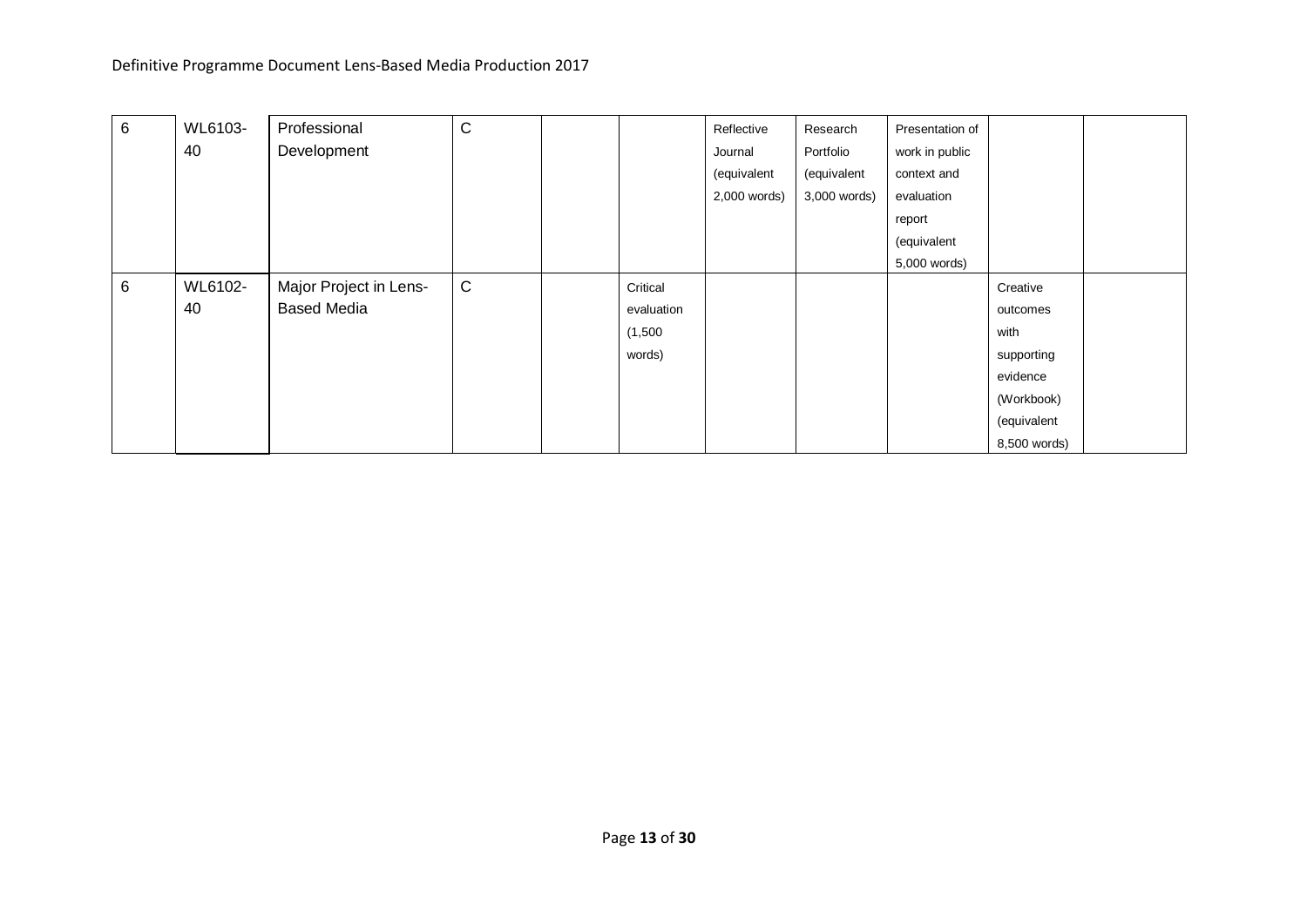# <span id="page-13-0"></span>**Appendix 4 Module Descriptors**

<span id="page-13-1"></span>Module Descriptor: Critical and Contextual Research

|                | Module code                         | WL6100-20                               |  |   |  |  |  |
|----------------|-------------------------------------|-----------------------------------------|--|---|--|--|--|
| 2              | Module title                        | <b>Critical and Contextual Research</b> |  |   |  |  |  |
| 3              | Subject field                       | Digital Academy                         |  |   |  |  |  |
| 4              | Pathway(s)                          | BA (Hons)                               |  |   |  |  |  |
| 5              | Level                               |                                         |  | 6 |  |  |  |
| 6              | UK credits                          | 20                                      |  |   |  |  |  |
| $\overline{7}$ | <b>ECTS</b> credits                 | 10                                      |  |   |  |  |  |
| 8              | Core or Compulsory or Optional      | Core                                    |  |   |  |  |  |
| 9              | Acceptable for                      | BA (Hons) Lens-based Media Production   |  |   |  |  |  |
| 10             | <b>Excluded combinations</b>        | N/A                                     |  |   |  |  |  |
| 11             | Pre-requisite or co-requisite       | N/A                                     |  |   |  |  |  |
| 12             | Class contact time: total hours     | Total Hours: 50                         |  |   |  |  |  |
| 13             | Independent study time: total hours | Total Hours: 150                        |  |   |  |  |  |
| 14             | Duration of the module              | 30 weeks                                |  |   |  |  |  |
| 15             | Main campus location                | Loxton Campus                           |  |   |  |  |  |
| 16             | Module co-ordinator                 | Sam Brooks                              |  |   |  |  |  |
| 17             | Additional costs involved           | None                                    |  |   |  |  |  |

18 | Brief description and aims of module

This module further develops your critical and contextual awareness of historical and contemporary creative practices.

You engage in critical and contextual research on a selected topic and/ or issue, producing a substantive dissertation. This can be in the format of a written essay, video essay, illustrated essay or other negotiated formats, but of equivalent academic rigour.

You develop and are able to demonstrate knowledge and application of a range of appropriate research methodologies, deploy established techniques of analysis and inquiry within your discipline, and demonstrate conceptual understanding that enables you to devise and sustain academic argument based on use of relevant primary sources and scholarly research.

The module aims to:

- Critically evaluate the relationships between theory and practice, exploring the way work is produced and received in a digital and globalised marketplace, with reference to the social, cultural and historical contexts.
- Nurture the development of a creative voice and identity, through individual and collaborative working.
- Enable the production and delivery of creative projects and artefacts.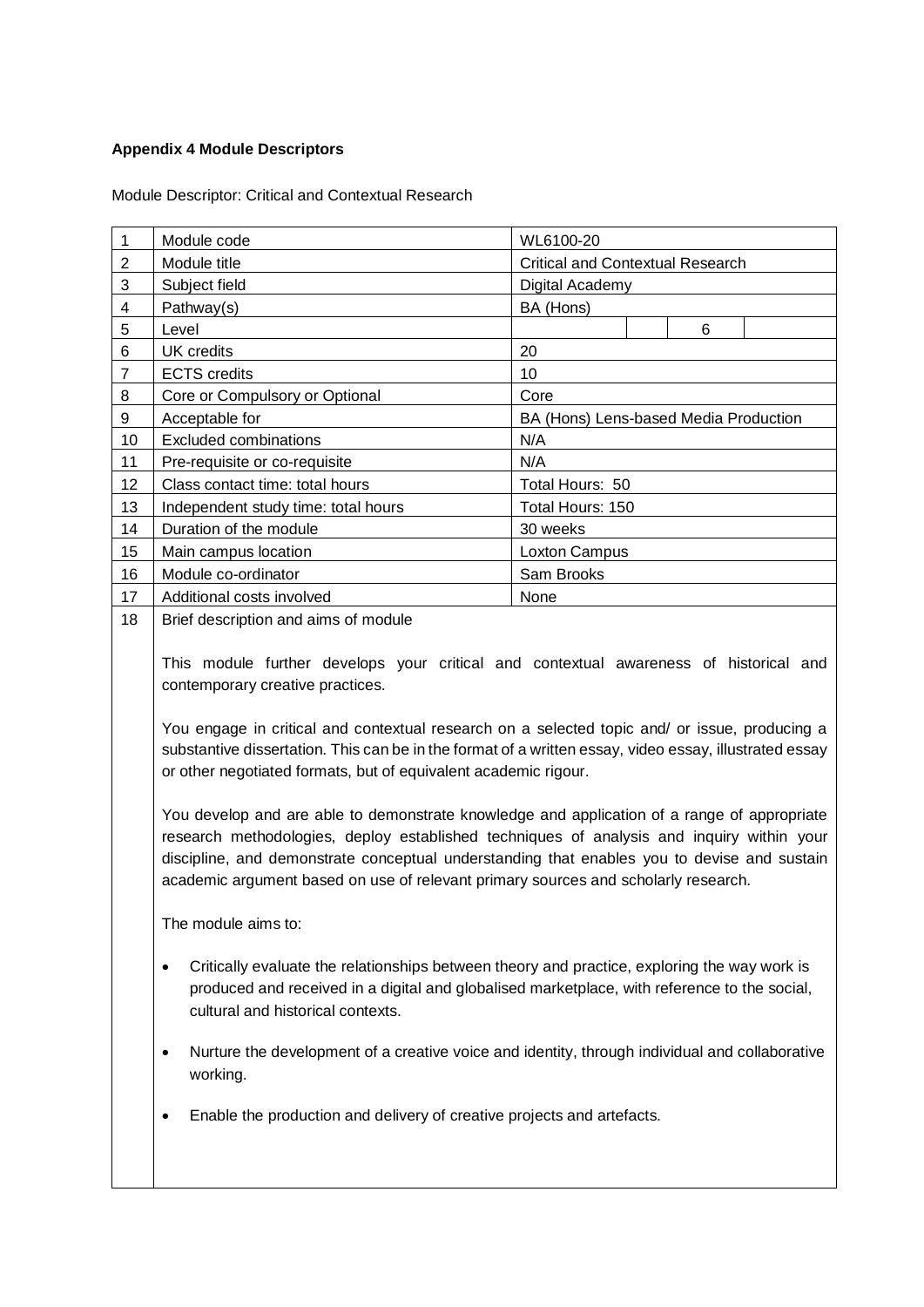| 19 | Outline syllabus                                                                                                                                                                                                                                                                                                                                                                                                                                                             |                               |  |
|----|------------------------------------------------------------------------------------------------------------------------------------------------------------------------------------------------------------------------------------------------------------------------------------------------------------------------------------------------------------------------------------------------------------------------------------------------------------------------------|-------------------------------|--|
|    | In addition to independent research, you engage with a series of lectures and debates. You receive<br>academic support in developing critical analysis within your specialist field, including the design<br>and application of appropriate academic research methodologies and the ethics of conducting<br>research.                                                                                                                                                        |                               |  |
|    | Indicative areas of study include:<br>Selecting a topic for research.<br>$\bullet$<br>Setting questions, aims and objectives.<br>$\bullet$<br>Literature review/ research strategies and methodologies.<br>$\bullet$<br>Propose and developing a research plan.<br>$\bullet$<br>Identification, collation and analysis of research materials.<br>$\bullet$<br>Research ethical codes.<br>$\bullet$<br>Linking research outcomes to current theory and practice.<br>$\bullet$ |                               |  |
|    | You agree your research topic with the designated supervisor and can expect tutor support<br>throughout the research process.                                                                                                                                                                                                                                                                                                                                                |                               |  |
|    | You conduct independent study, supported by one-to-one tutorials with a designated supervisor to<br>progress throughout the duration of the module.                                                                                                                                                                                                                                                                                                                          |                               |  |
| 20 | Teaching and learning activities                                                                                                                                                                                                                                                                                                                                                                                                                                             |                               |  |
|    | Workshops and seminars introduce the dissertation, research methodology and planning. Other<br>teaching and learning activities include:                                                                                                                                                                                                                                                                                                                                     |                               |  |
|    | Presentation and peer review of ongoing research<br>٠<br>Peer Feedback<br>A programme of visiting lecturers<br>Self-directed study<br>One-to-one mentoring.                                                                                                                                                                                                                                                                                                                  |                               |  |
|    | Formative assessment:<br>You formulate a proposal for academic approval. One-to-one tutorials review progress of the<br>research project and presentation of the draft submission to fellow students provide opportunities<br>for peer critique and feedback prior to final submission.                                                                                                                                                                                      |                               |  |
|    | Summative assessment:<br>You present a proposal for a research topic. A period of active research culminates in an academic<br>essay; this can be in the form of a written document, video essay or illustrated essay.                                                                                                                                                                                                                                                       |                               |  |
| 21 | Intended learning outcomes                                                                                                                                                                                                                                                                                                                                                                                                                                                   | How<br>assessed               |  |
|    | By successful completion of the module, you will be able to demonstrate:                                                                                                                                                                                                                                                                                                                                                                                                     |                               |  |
|    | Ability to formulate and present a research proposal effectively.<br>1.                                                                                                                                                                                                                                                                                                                                                                                                      | F1, F3, S1,<br>S <sub>2</sub> |  |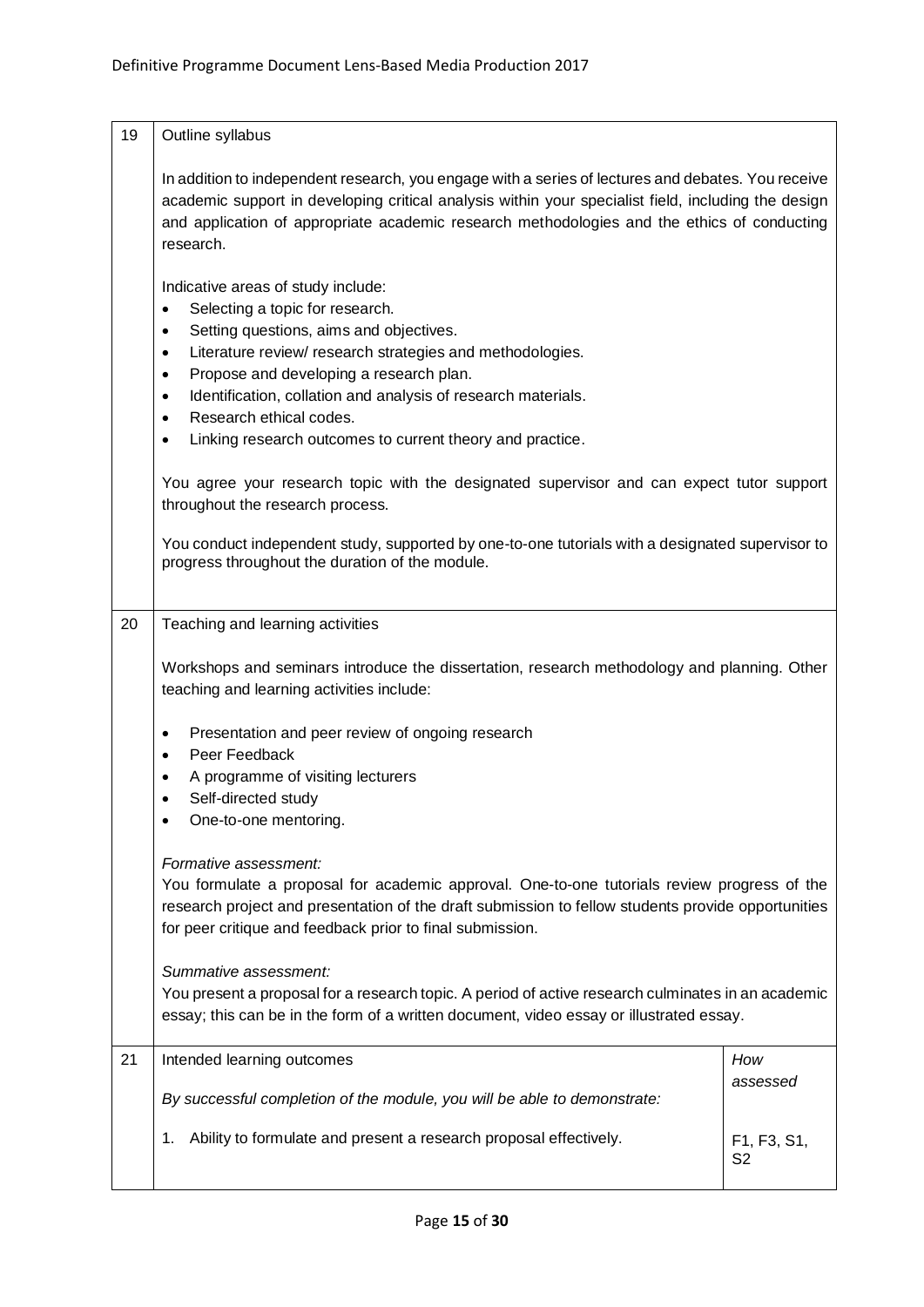|    |                                                                                                                                                                                                                        | 2. Ability to select and deploy accurately established techniques of analysis<br>and enquiry inherent within the chosen topic area.                       | F1, F2, S1                                       |  |
|----|------------------------------------------------------------------------------------------------------------------------------------------------------------------------------------------------------------------------|-----------------------------------------------------------------------------------------------------------------------------------------------------------|--------------------------------------------------|--|
|    | An understanding of critical and ethical considerations within the chosen<br>3.<br>research area, and through the use of appropriate analytical methods to<br>comment on the relationship between theory and practice. |                                                                                                                                                           | F2, F3, S1,<br>S <sub>2</sub>                    |  |
|    | 4.                                                                                                                                                                                                                     | Ability to produce a critical text that conforms to the convention of academic<br>writing and demonstrates engagement with a range of forms of discourse. | F <sub>2</sub> , F <sub>3</sub> , S <sub>2</sub> |  |
| 22 |                                                                                                                                                                                                                        | Assessment and feedback                                                                                                                                   |                                                  |  |
|    |                                                                                                                                                                                                                        | Formative exercises and tasks:                                                                                                                            |                                                  |  |
|    | F1                                                                                                                                                                                                                     | Research Proposal                                                                                                                                         |                                                  |  |
|    | F <sub>2</sub>                                                                                                                                                                                                         | Individual Tutorials on work in progress                                                                                                                  |                                                  |  |
|    | F3                                                                                                                                                                                                                     | Presentation of draft submission to peers                                                                                                                 |                                                  |  |
|    |                                                                                                                                                                                                                        | Summative assessments:                                                                                                                                    | Weighting                                        |  |
|    |                                                                                                                                                                                                                        |                                                                                                                                                           |                                                  |  |
|    | S <sub>1</sub>                                                                                                                                                                                                         | Research proposal and presentation (equivalent to 1,000 words)                                                                                            | 20%                                              |  |
|    | S <sub>2</sub>                                                                                                                                                                                                         | Dissertation (4,000 words)                                                                                                                                | 80%                                              |  |
| 23 |                                                                                                                                                                                                                        | <b>Learning resources</b>                                                                                                                                 |                                                  |  |
|    |                                                                                                                                                                                                                        | University Library print, electronic resources and the VLE:                                                                                               |                                                  |  |
|    |                                                                                                                                                                                                                        |                                                                                                                                                           |                                                  |  |
|    |                                                                                                                                                                                                                        | Key texts:                                                                                                                                                |                                                  |  |
|    |                                                                                                                                                                                                                        |                                                                                                                                                           |                                                  |  |
|    |                                                                                                                                                                                                                        | Bell, J. (2011) Doing Your Research Project. 4th ed. [eBook] Open University Press,                                                                       |                                                  |  |
|    | Cottrell, S. (2011) Critical thinking skills: developing effective analysis and argument. 2nd ed                                                                                                                       |                                                                                                                                                           |                                                  |  |
|    | Dawson, C. (2009) Introduction to research methods: a practical guide for anyone undertaking a<br>research project. 4 <sup>th</sup> ed. [ <b>eBook</b> ] How to Books.                                                 |                                                                                                                                                           |                                                  |  |
|    | Denscombe, Martin, (2010) The Good Research Guide 4th ed. [eBook]                                                                                                                                                      |                                                                                                                                                           |                                                  |  |
|    | Greetham, B. (2009) How to Write Your Undergraduate Dissertation. Basingstoke: Palgrave<br>Macmillan                                                                                                                   |                                                                                                                                                           |                                                  |  |
|    | McMillan, K. and Weyers, J. (2011) How to Write Dissertations and Project Reports. [eBook]<br><b>Pearson Education</b>                                                                                                 |                                                                                                                                                           |                                                  |  |
|    | Swetnam, D. (2004) Writing Your Dissertation: How to Plan, Prepare and Present Successful<br>Work. [ <b>eBook</b> ] How to Books                                                                                       |                                                                                                                                                           |                                                  |  |
|    |                                                                                                                                                                                                                        | Williams, Kate. (2013) Planning Your Dissertation. Basingstoke: Palgrave Macmillan                                                                        |                                                  |  |
|    |                                                                                                                                                                                                                        | You will identify relevant subject related texts with guidance in tutorials.                                                                              |                                                  |  |
|    |                                                                                                                                                                                                                        | <b>Current Journals:</b>                                                                                                                                  |                                                  |  |
|    |                                                                                                                                                                                                                        | Sight and Sound                                                                                                                                           |                                                  |  |
|    |                                                                                                                                                                                                                        | <b>Little White Lies</b>                                                                                                                                  |                                                  |  |
|    |                                                                                                                                                                                                                        | British Journal of Photography                                                                                                                            |                                                  |  |
|    |                                                                                                                                                                                                                        | Aesthetica                                                                                                                                                |                                                  |  |
|    |                                                                                                                                                                                                                        |                                                                                                                                                           |                                                  |  |
|    |                                                                                                                                                                                                                        | Key web-based and electronic resources:                                                                                                                   |                                                  |  |
|    |                                                                                                                                                                                                                        |                                                                                                                                                           |                                                  |  |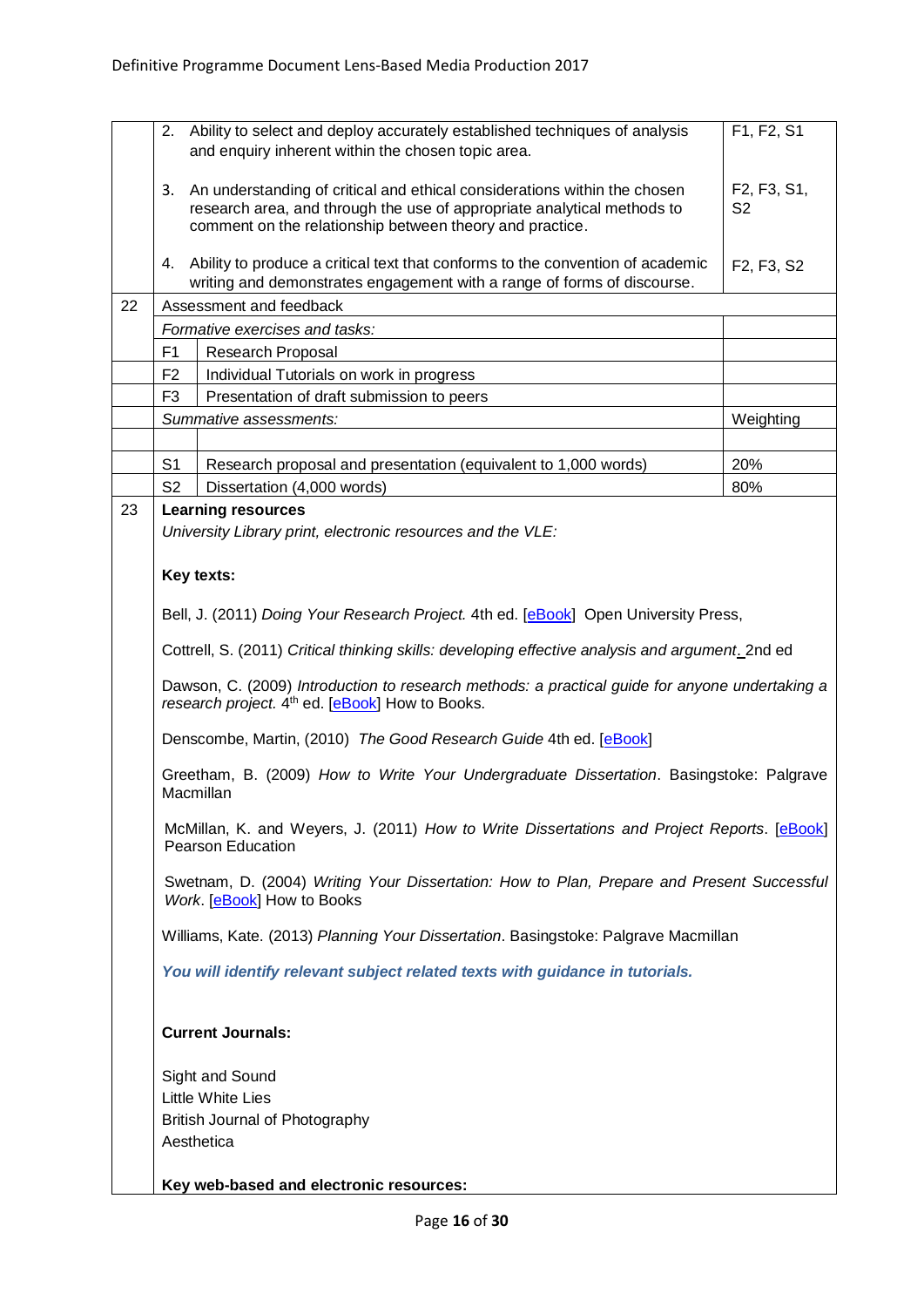|    | www.poool.co.uk                                                                                                                                                                                                                                                                                                                                                                                                                                                                                                                             |
|----|---------------------------------------------------------------------------------------------------------------------------------------------------------------------------------------------------------------------------------------------------------------------------------------------------------------------------------------------------------------------------------------------------------------------------------------------------------------------------------------------------------------------------------------------|
|    | Specialist resources:<br>Further specialist resources will be determined by the topic of the research proposal developed by<br>the your. Supervising tutors will have input and provide guidance regarding relevant resources.                                                                                                                                                                                                                                                                                                              |
| 24 | <b>Subject Specific Preparation</b>                                                                                                                                                                                                                                                                                                                                                                                                                                                                                                         |
|    | You should undertake independent reading in advance of the module and may take advantage of<br>the Head Start programme before commencing the module. You should analyse your strengths<br>and weaknesses in regards to academic writing and create an action plan for improvement. The<br>module leader will direct you to the Higher Education Library Plus (HE.LP) programme for a<br>schedule of sessions to further assist in the development of academic writing and research skills.                                                 |
|    | <b>Study Skills Support</b>                                                                                                                                                                                                                                                                                                                                                                                                                                                                                                                 |
|    | Participation in the HE.LP programme workshops, as detailed below, will help in the preparation<br>for this module.                                                                                                                                                                                                                                                                                                                                                                                                                         |
|    | Attend workshops on the topics below:                                                                                                                                                                                                                                                                                                                                                                                                                                                                                                       |
|    | <b>Critical Analysis workshop</b><br>$\bullet$<br>Research/Literature Review workshop.                                                                                                                                                                                                                                                                                                                                                                                                                                                      |
|    | <b>Digital Skills</b>                                                                                                                                                                                                                                                                                                                                                                                                                                                                                                                       |
|    | You need the following digital skills:                                                                                                                                                                                                                                                                                                                                                                                                                                                                                                      |
|    | Work in digital teams, groups and projects to produce shared outcomes or meet shared<br>$\bullet$<br>goals.<br>Use collaborative tools e.g. file sharing, shared writing/drawing tools, project management<br>$\bullet$<br>tools, shared calendars and task lists.<br>Participate in collaborative online environments e.g. webinars, discussion groups, meetings.<br>$\bullet$<br>Design new digital materials e.g. posts, podcasts, web pages, wiki entries, digital video,<br>$\bullet$<br>digital stories, presentations, infographics. |
|    | Capture, edit and produce digital media e.g. video and audio.                                                                                                                                                                                                                                                                                                                                                                                                                                                                               |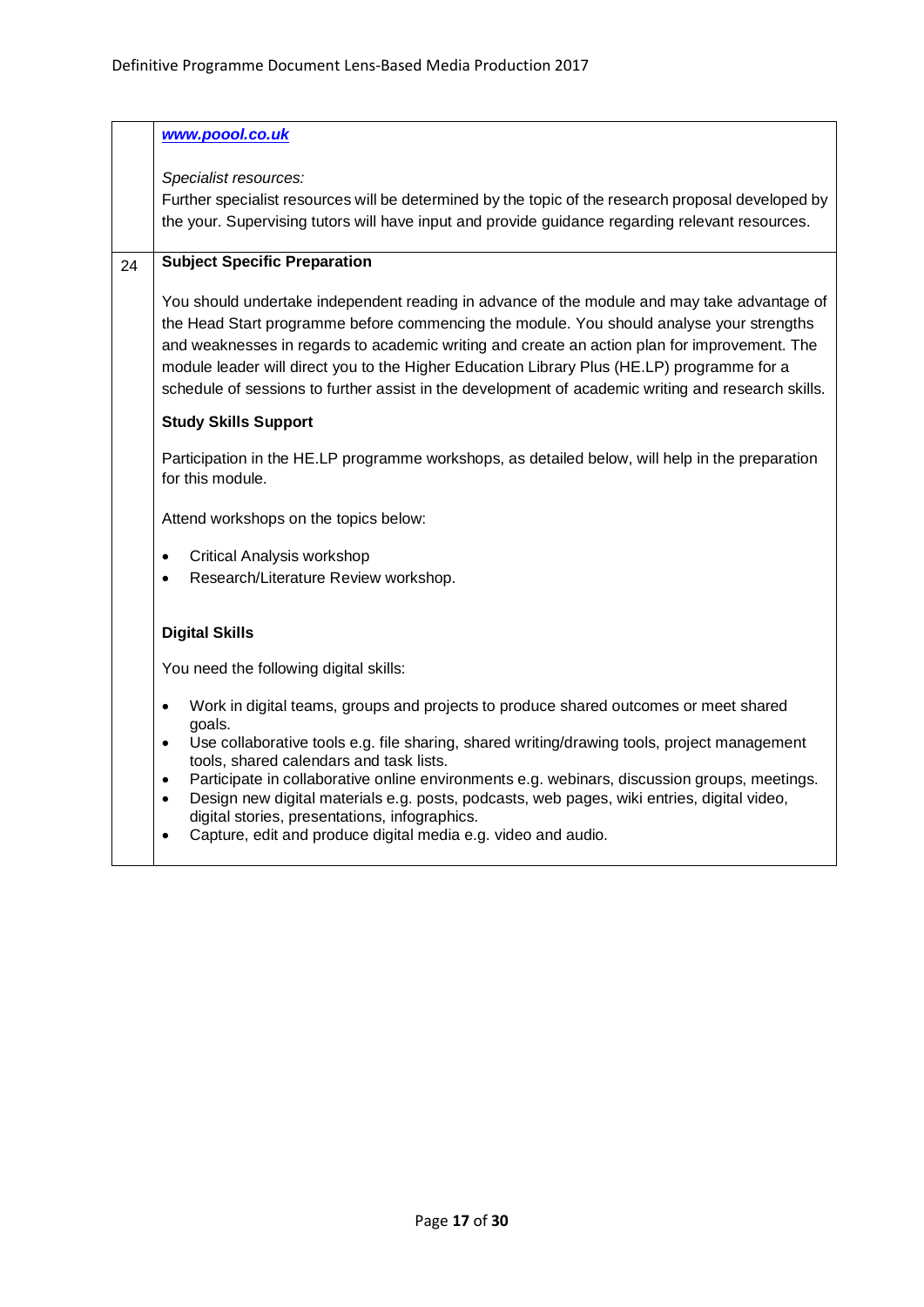| 1              | Module code                         | WL6101-20                             |  |  |
|----------------|-------------------------------------|---------------------------------------|--|--|
| $\overline{2}$ | Module title                        | Initial Project in Lens-based Media   |  |  |
| 3              | Subject field                       | Digital Academy                       |  |  |
| 4              | Pathway(s)                          | BA (Hons)                             |  |  |
| 5              | Level                               | 6                                     |  |  |
| 6              | UK credits                          | 20                                    |  |  |
| $\overline{7}$ | <b>ECTS</b> credits                 | 10                                    |  |  |
| 8              | Core or Compulsory or Optional      | Core                                  |  |  |
| 9              | Acceptable for                      | BA (Hons) Lens-based Media Production |  |  |
| 10             | <b>Excluded combinations</b>        | N/A                                   |  |  |
| 11             | Pre-requisite or co-requisite       | N/A                                   |  |  |
| 12             | Class contact time: total hours     | Total Hours: 50                       |  |  |
| 13             | Independent study time: total hours | Total Hours: 150                      |  |  |
| 14             | Duration of the module              | 15 weeks                              |  |  |
| 15             | Main campus location                | Loxton Campus                         |  |  |
| 16             | Module co-ordinator                 | <b>Ross Bliss</b>                     |  |  |
| 17             | Additional costs involved           | None                                  |  |  |
|                |                                     |                                       |  |  |

<span id="page-17-0"></span>Module Descriptor: Initial Project in Lens-Based Media

18 Brief description and aims of module

The emphasis of this module is the exploration of creative ideas. Working within the context of individual interest, the initial project encourages the development of personal methodologies to explore individual creativity and self-expression.

In this module, you formulate potential project ideas and undertake initial practical experiments. The Initial Project may lay a foundation for the Major Project or emerge as a resolved short project in its own right. You produce an associated workbook showing research, ideas development, preproduction, testing, experimenting, application of theoretical contexts and arguments as well as critical evaluation.

The module aims to:

- Foster the industry-specific knowledge, thinking, and subject-specific practical skills required of lens-based media practitioners.
- Develop a wide range of practical and academic skills that are transferrable, and encourage responsibility and entrepreneurship.
- Foster awareness and understanding of a full range of relevant resources and technologies that are likely to be encountered within a specialism.
- Enable the production and delivery of creative projects and artefacts.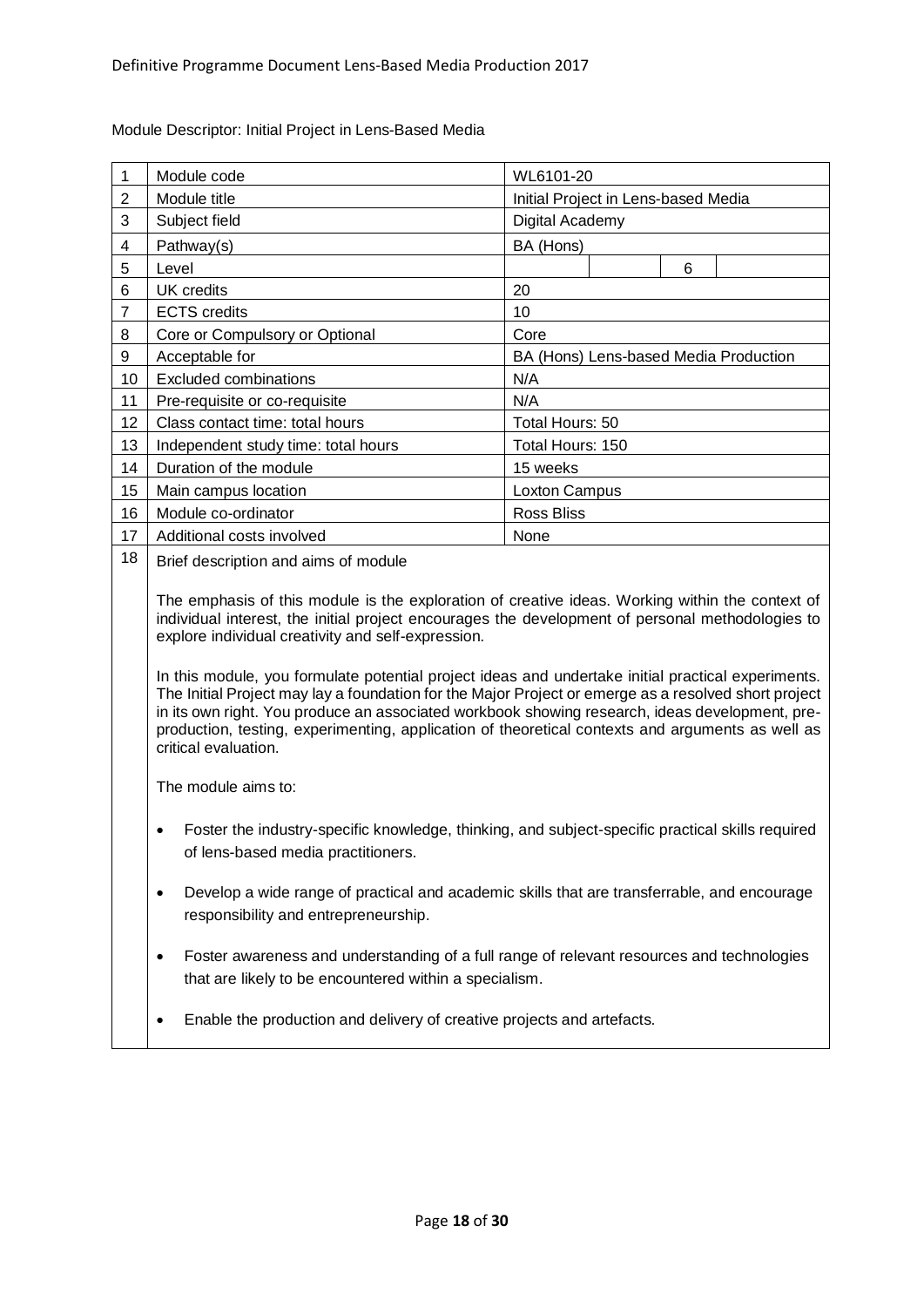| 19 | Outline syllabus                                                                                                                                                                                                                                                                                                                                                                                                                                                                                                                                                                                                                                                                                                                                                                                                              |                                 |  |
|----|-------------------------------------------------------------------------------------------------------------------------------------------------------------------------------------------------------------------------------------------------------------------------------------------------------------------------------------------------------------------------------------------------------------------------------------------------------------------------------------------------------------------------------------------------------------------------------------------------------------------------------------------------------------------------------------------------------------------------------------------------------------------------------------------------------------------------------|---------------------------------|--|
|    | You present project proposals for review and approval by staff. You need to demonstrate initiative<br>and self-direction in defining and meeting your own brief.                                                                                                                                                                                                                                                                                                                                                                                                                                                                                                                                                                                                                                                              |                                 |  |
|    | Seminars focus on project management and the development of a project from initial ideas through<br>to production, post-production and final presentation. Workshops foster opportunities for<br>experimentation and the development of individual creative skill-sets.                                                                                                                                                                                                                                                                                                                                                                                                                                                                                                                                                       |                                 |  |
|    | Relevant critical and contextual debates are explored in relation to the self-identified brief.                                                                                                                                                                                                                                                                                                                                                                                                                                                                                                                                                                                                                                                                                                                               |                                 |  |
| 20 | Teaching and learning activities                                                                                                                                                                                                                                                                                                                                                                                                                                                                                                                                                                                                                                                                                                                                                                                              |                                 |  |
|    | Teaching and learning activities include:<br>one-to-one tutorials<br><b>lectures</b><br>$\bullet$<br>seminars<br>$\bullet$<br>presentations<br>$\bullet$<br>specialist workshops from visiting lecturers and industry specialists.<br>$\bullet$<br>This module requires initiative and self-directed practice. Staff respond to your project proposals,<br>tailoring workshops and debates to reflect the needs of the cohort. Skills Workshops are also<br>incorporated within this module.<br>Formative and summative assessments:<br>The submission of proposal and subsequent presentations allow for regular critique and peer<br>review to interrogate and support the development of your project ideas, culminating in the<br>formative assessment of the creative outcomes and a critical and reflective evaluation. |                                 |  |
| 21 | Intended learning outcomes<br>By successful completion of the module, you will be able to demonstrate:                                                                                                                                                                                                                                                                                                                                                                                                                                                                                                                                                                                                                                                                                                                        | How<br>assessed                 |  |
|    | Ability to collate and analyse material from a range of primary, secondary<br>1.<br>and tertiary sources to identify and follow a suitable line of inquiry.                                                                                                                                                                                                                                                                                                                                                                                                                                                                                                                                                                                                                                                                   | F1, F2, S1,<br>S <sub>2</sub>   |  |
|    | The development and critical interrogation of ideas and concepts in relation<br>2.<br>to the development of a proposal.                                                                                                                                                                                                                                                                                                                                                                                                                                                                                                                                                                                                                                                                                                       | F1, S2                          |  |
|    | 3.<br>Ability to synthesise theoretical and practical ideas within creative<br>experimental frameworks to produce a body of work and communicate it<br>effectively.                                                                                                                                                                                                                                                                                                                                                                                                                                                                                                                                                                                                                                                           | F2, S1, S2                      |  |
|    | 4.<br>Critical reflection on the creative and experimental methodologies adopted<br>in the development of a project.                                                                                                                                                                                                                                                                                                                                                                                                                                                                                                                                                                                                                                                                                                          | F <sub>2</sub> , S <sub>2</sub> |  |
| 22 | Assessment and feedback                                                                                                                                                                                                                                                                                                                                                                                                                                                                                                                                                                                                                                                                                                                                                                                                       |                                 |  |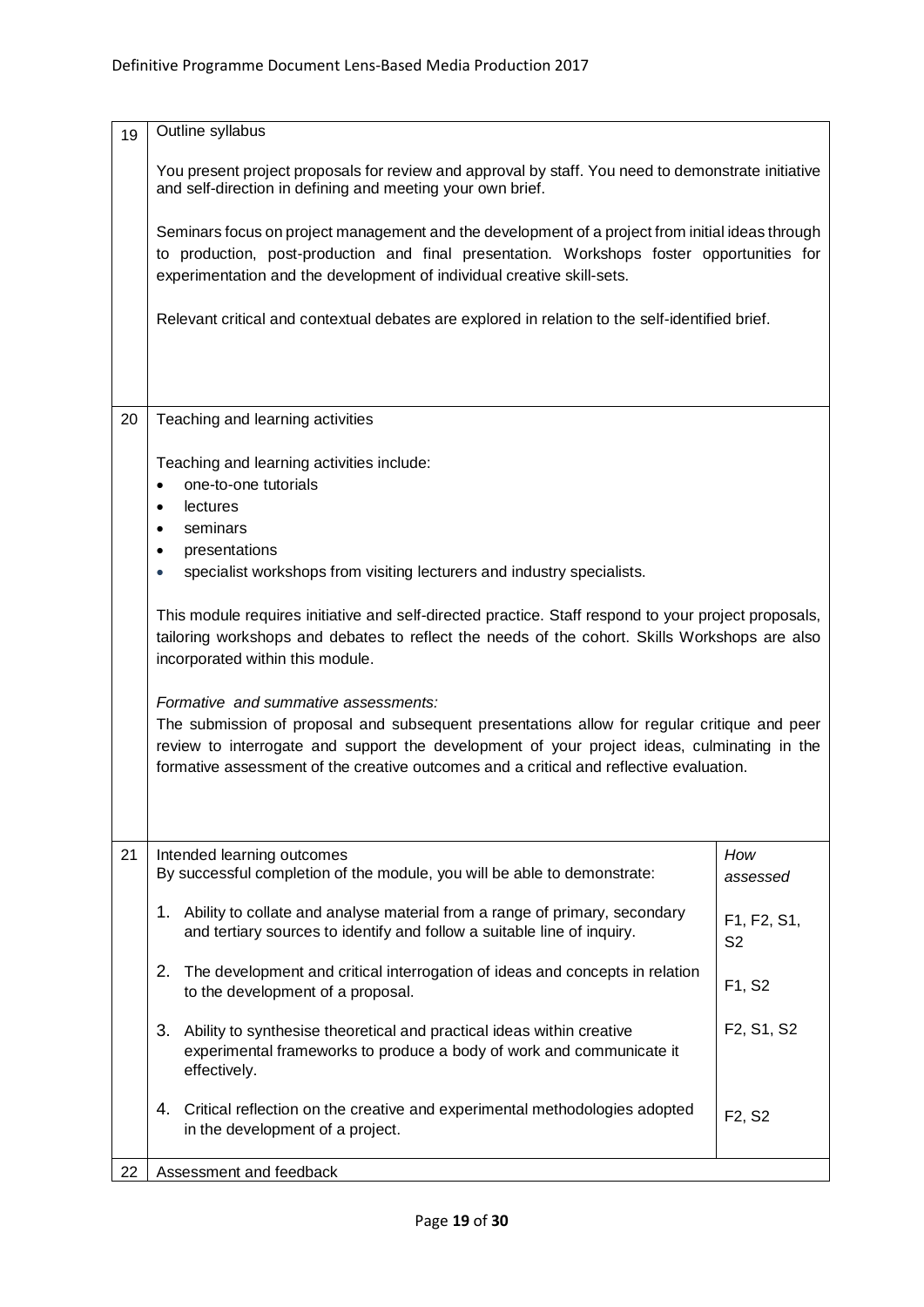|    | Formative exercises and tasks:                                                                                                                                                                                   |           |  |
|----|------------------------------------------------------------------------------------------------------------------------------------------------------------------------------------------------------------------|-----------|--|
|    | F <sub>1</sub><br>Project proposal                                                                                                                                                                               |           |  |
|    | F <sub>2</sub><br>Peer review of presentations                                                                                                                                                                   |           |  |
|    | Summative assessments:                                                                                                                                                                                           | Weighting |  |
|    | Creative outcomes with supporting evidence (equivalent to 3,750 words)<br>S <sub>1</sub>                                                                                                                         | 75%       |  |
|    | S <sub>2</sub><br>Critical and reflective evaluation (1,250 words)                                                                                                                                               | 25%       |  |
| 23 | <b>Learning resources</b><br>Individual reading will be dependent on topic of specialist enquiry and recommendations made.<br>University Library print, electronic resources and Minerva:                        |           |  |
|    | Key texts:<br>Alton, J., Bailey, J. and McCarthy, T. (2013) Painting with light. Berkeley: University Of California<br>Press.                                                                                    |           |  |
|    | Brown, B. (2016) Cinematography: Theory and practice: Image making for Cinematographers<br>and Directors. 3rd edn. Routledge.                                                                                    |           |  |
|    | Elwes, C. (2015) Installation and the moving image. New York, NY, United States: Wallflower<br>Press.                                                                                                            |           |  |
|    | Lee, J.J.J., Gillen, A.M. and J, J. (2010) The producer's business handbook: The Roadmap for<br>the balanced film producer. 3rd edn. Focal Press.                                                                |           |  |
|    | Sweetow, S. (2016) Corporate video production: Beyond the board room (and out of the bored<br>room). 2nd edn. Focal Press: Routledge.                                                                            |           |  |
|    | <b>Current Journals:</b><br>Sight and Sound<br>Little White Lies<br><b>British Journal of Photography</b><br>Aesthetica                                                                                          |           |  |
|    | Key web-based and electronic resources:                                                                                                                                                                          |           |  |
|    | http://www.bfi.org.uk/                                                                                                                                                                                           |           |  |
|    | https://creativeskillset.org/                                                                                                                                                                                    |           |  |
|    | http://www.creativeengland.co.uk/                                                                                                                                                                                |           |  |
|    | www.screendaily.com                                                                                                                                                                                              |           |  |
|    | Specialist resources:                                                                                                                                                                                            |           |  |
|    | Further specialist resources will be determined by the ideas and themes generated within the<br>student-led project(s). Supervising tutors will have input and provide guidance regarding relevant<br>resources. |           |  |
| 24 | <b>Preparatory work</b>                                                                                                                                                                                          |           |  |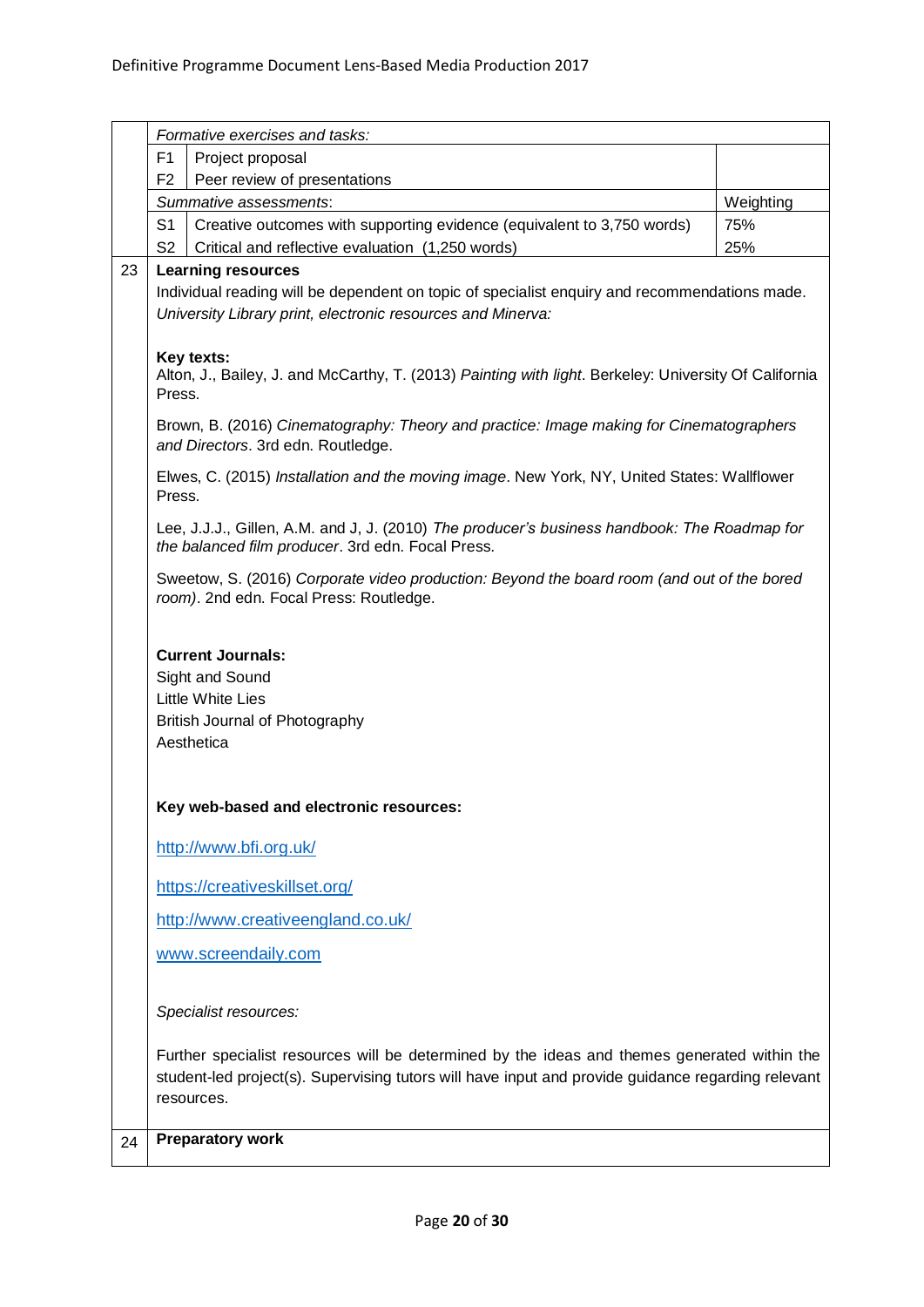# **Subject Specific Preparation**

You should consider your longer-term career or study plans prior to the start of the module in order to make appropriate choices for the areas of specialist enquiry. You will analyse your results and feedback achieved/received at levels 4 and 5 and explore the potential to develop in your chosen specialism. You will exercise sound judgement in developing your ideas by looking for possible links to the Professional Development and Critical and Contextual Research Project modules of study.

# **Study Skills Support**

Participation in the HE.LP programme workshops, as detailed below, will help in the preparation for this module.

Attend workshops on the topics below:

• Presentation/Public speaking workshop

#### **Digital Skills**

You need the following digital skills:

- Find relevant digital information using search engines, indexes or tag clouds; use appropriate search terms; find information in wikis, blog posts, scholarly journals, e-books and on the open web.
- Organise and manage digital information using various file spaces and folders, bookmarks, reference management software and tagging.
- Judge whether digital information is trustworthy and relevant; distinguish different kinds of information e.g. academic, professional, personal and political.
- Use information for answering questions, solving problems, informing practice and writing assignments.
- Share information with tutors, peers and others relevant to learning.
- Know and follow the rules of copyright; use only legal sources; understand and avoid plagiarism.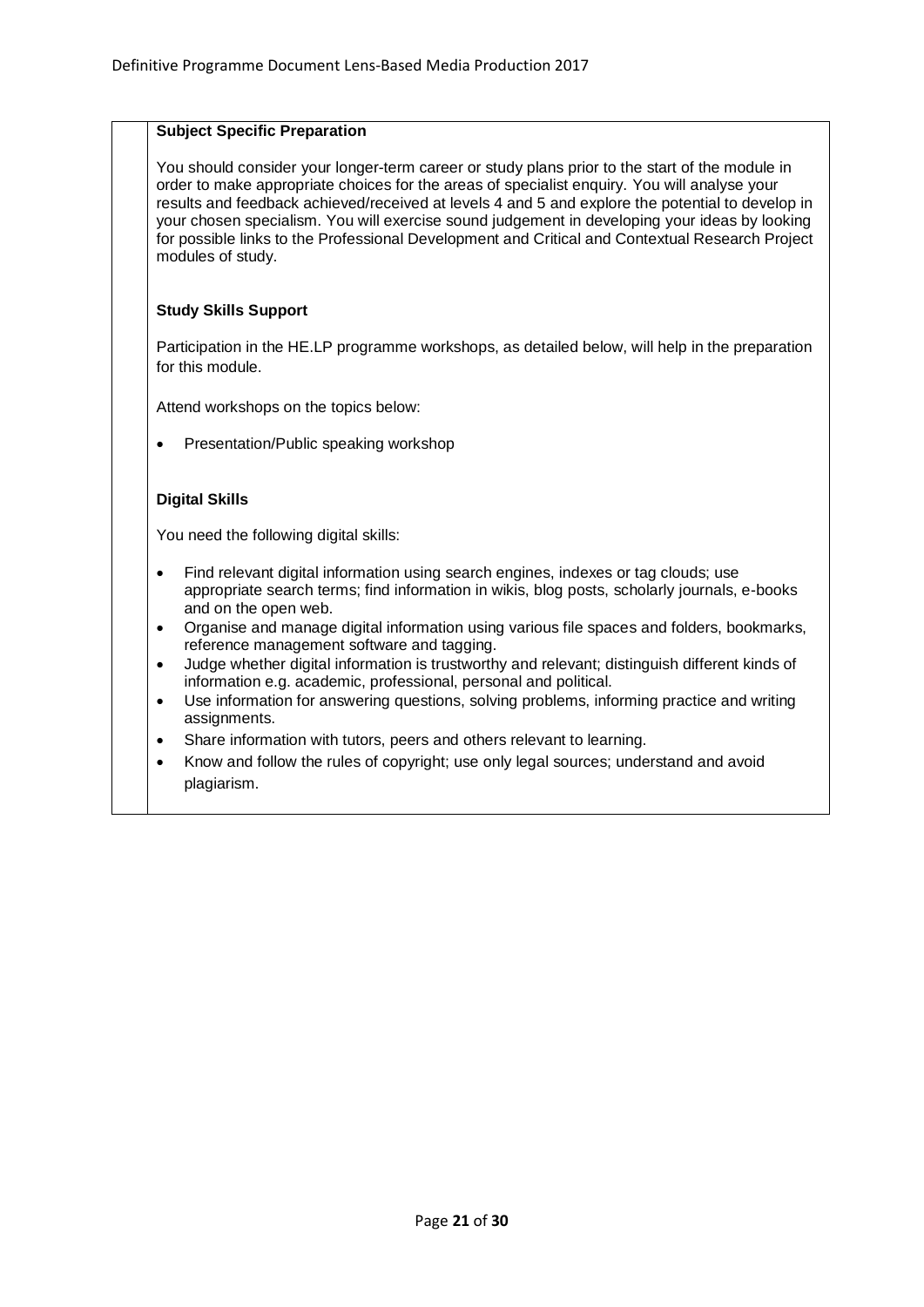| 1                       | Module code                                                                                                                                                                                                                                                                                                                                                                                                                                                                          | WL6103-40                            |  |
|-------------------------|--------------------------------------------------------------------------------------------------------------------------------------------------------------------------------------------------------------------------------------------------------------------------------------------------------------------------------------------------------------------------------------------------------------------------------------------------------------------------------------|--------------------------------------|--|
| $\overline{2}$          | Module title                                                                                                                                                                                                                                                                                                                                                                                                                                                                         | Professional Development in Context  |  |
| 3                       | Subject field                                                                                                                                                                                                                                                                                                                                                                                                                                                                        | Digital Academy                      |  |
| $\overline{\mathbf{4}}$ | Pathway(s)                                                                                                                                                                                                                                                                                                                                                                                                                                                                           | BA (Hons)                            |  |
| 5                       | Level                                                                                                                                                                                                                                                                                                                                                                                                                                                                                | 6                                    |  |
| 6                       | <b>UK</b> credits                                                                                                                                                                                                                                                                                                                                                                                                                                                                    | 40                                   |  |
| $\overline{7}$          | <b>ECTS</b> credits                                                                                                                                                                                                                                                                                                                                                                                                                                                                  | 20                                   |  |
| 8                       | Core or Compulsory or Optional                                                                                                                                                                                                                                                                                                                                                                                                                                                       | Core                                 |  |
| 9                       | Acceptable for                                                                                                                                                                                                                                                                                                                                                                                                                                                                       | BA (Hons) Len-based Media Production |  |
| 10                      | <b>Excluded combinations</b>                                                                                                                                                                                                                                                                                                                                                                                                                                                         | N/A                                  |  |
| 11                      | Pre-requisite or co-requisite                                                                                                                                                                                                                                                                                                                                                                                                                                                        | N/A                                  |  |
| 12                      | Class contact time: total hours                                                                                                                                                                                                                                                                                                                                                                                                                                                      | Total Hours: 90                      |  |
| 13                      | Independent study time: total hours                                                                                                                                                                                                                                                                                                                                                                                                                                                  | Total Hours: 310                     |  |
| 14                      | Duration of the module                                                                                                                                                                                                                                                                                                                                                                                                                                                               | 30 weeks                             |  |
| 15                      | Main campus location                                                                                                                                                                                                                                                                                                                                                                                                                                                                 | Loxton Campus                        |  |
| 16                      | Module co-ordinator                                                                                                                                                                                                                                                                                                                                                                                                                                                                  | <b>Richard Edkins</b>                |  |
| 17                      | Additional costs involved                                                                                                                                                                                                                                                                                                                                                                                                                                                            | None                                 |  |
| 18                      | Brief description and aims of module                                                                                                                                                                                                                                                                                                                                                                                                                                                 |                                      |  |
|                         | media production.<br>You identify an area within your specialism to focus on and develop a portfolio evidencing<br>research, practice and experience.                                                                                                                                                                                                                                                                                                                                |                                      |  |
|                         | You keep a reflective journal of your professional development, responding to a series of lectures,<br>workshops, visits and your own research and practice.                                                                                                                                                                                                                                                                                                                         |                                      |  |
|                         | You develop your commercial awareness and entrepreneurial skills, alongside communication and<br>personal management skills. You work both individually and collaboratively with others to develop<br>and deliver products to a professional performance and/or production standard.                                                                                                                                                                                                 |                                      |  |
|                         | Part 1. Professional Development Research and Reflective Journal                                                                                                                                                                                                                                                                                                                                                                                                                     |                                      |  |
|                         | You identify an area of study within your specialism, demonstrating an understanding of the<br>professional landscape and producing a portfolio of research and practice on a chosen topic.<br>Examples might include aspects of cinematography, sound design, post-production, documentary<br>photography, editorial photography or fashion photography. If you prefer you may focus on<br>academic research within your field, geared toward progression to post-graduate studies. |                                      |  |
|                         | You identify contacts and resources, including skills and workshops needed. You also start to<br>identify audiences and outlets for your work, which may include festivals, exhibitions, competitions,<br>clients, online, publishing as well as preparation for final shows. Your practice demonstrates a                                                                                                                                                                           |                                      |  |

<span id="page-21-0"></span>Module Descriptor: Professional Development in Context

# **Part 2. Application**

work.

sound understanding of budgets, legal matters and the ethical considerations appropriate to your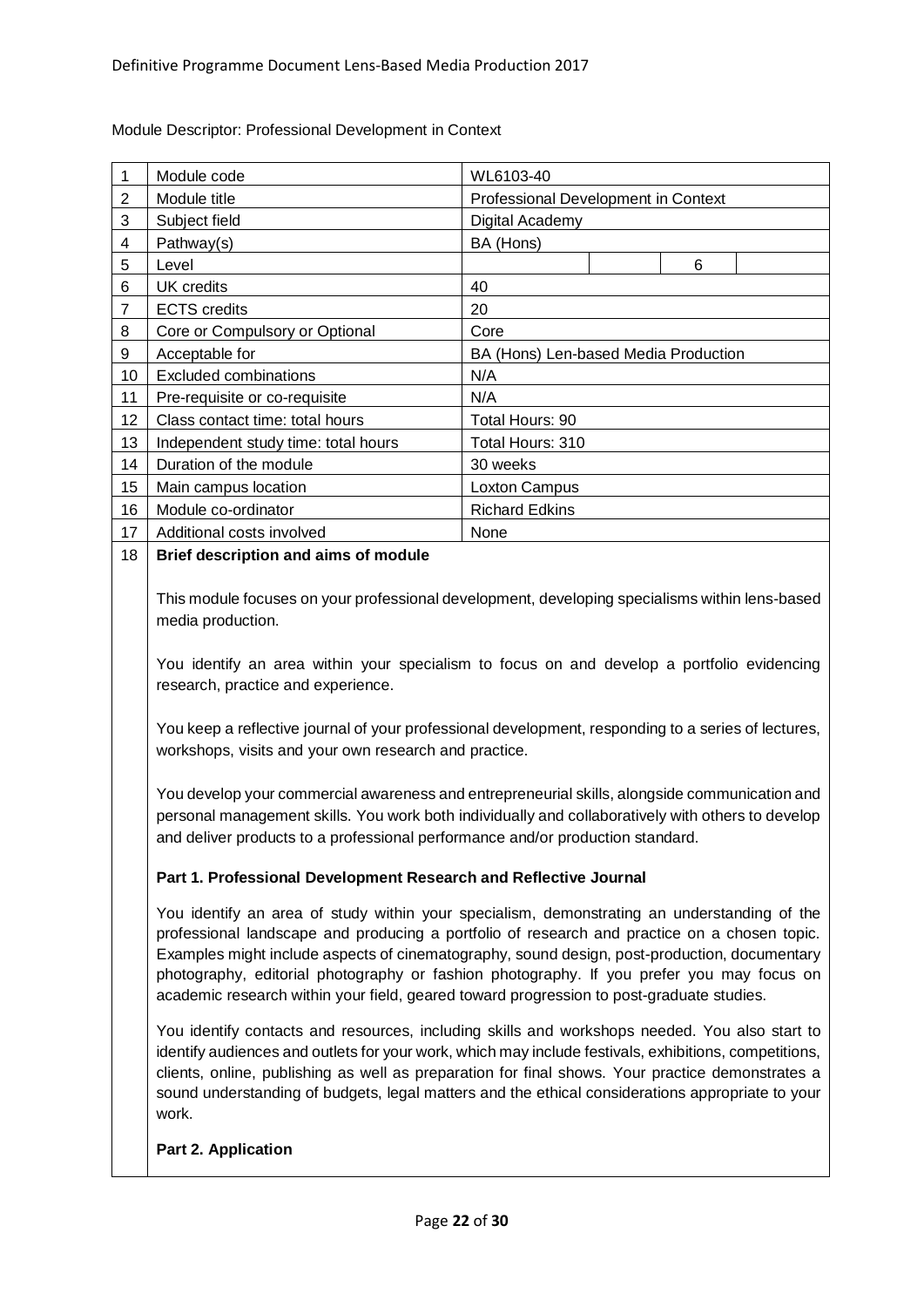|    | You apply what you have learnt in the first part of the module, through the organisation and delivery<br>of the Major Project in a public context, through exhibition, screening, publishing, presentation or<br>other appropriate medium.                                                                                                                                                                                                                                                                 |
|----|------------------------------------------------------------------------------------------------------------------------------------------------------------------------------------------------------------------------------------------------------------------------------------------------------------------------------------------------------------------------------------------------------------------------------------------------------------------------------------------------------------|
|    | You develop a portfolio of work, including an online profile, to support the dissemination of the<br>project.                                                                                                                                                                                                                                                                                                                                                                                              |
|    | The module aims to:                                                                                                                                                                                                                                                                                                                                                                                                                                                                                        |
|    | Critically reflect on, and investigate the range of employment and freelance opportunities in<br>$\bullet$<br>the lens-based media industries, enabling the development of professional careers in<br>relevant, discrete disciplines.                                                                                                                                                                                                                                                                      |
|    | Develop a wide range of practical and academic skills that are transferrable, and encourage<br>٠<br>responsibility and entrepreneurship.                                                                                                                                                                                                                                                                                                                                                                   |
|    | Foster awareness and understanding of a full range of relevant resources and technologies<br>$\bullet$<br>that are likely to be encountered within a specialism                                                                                                                                                                                                                                                                                                                                            |
|    | Nurture the development of a creative voice and identity, through individual and collaborative<br>$\bullet$<br>working.                                                                                                                                                                                                                                                                                                                                                                                    |
|    |                                                                                                                                                                                                                                                                                                                                                                                                                                                                                                            |
| 19 | Outline syllabus                                                                                                                                                                                                                                                                                                                                                                                                                                                                                           |
|    | In addition to the development of skills, you participate in careers coaching, and explore<br>employment opportunities within your chosen discipline, critically analysing potential career<br>trajectories. This includes practical workshops, group exploration tasks and lectures delivered by<br>industry and academic practitioners. Work-related projects, work-placements and/or real-world<br>project scenarios enrich the module, encouraging the development of an in-depth understanding<br>of: |
|    | project management                                                                                                                                                                                                                                                                                                                                                                                                                                                                                         |
|    | professional engagement<br>$\bullet$<br>effective collaboration with professionals in your chosen sector.<br>$\bullet$                                                                                                                                                                                                                                                                                                                                                                                     |
|    | Indicative areas of study include:                                                                                                                                                                                                                                                                                                                                                                                                                                                                         |
|    | How to identify and analyse career opportunities and specifically how these relate to chosen<br>٠<br>path of development<br>Professionalism in the workplace<br>٠                                                                                                                                                                                                                                                                                                                                          |
|    | Higher level communication skills (both written and verbal)<br>٠<br>Reflective practice and how this relates to the development of new skills<br>$\bullet$                                                                                                                                                                                                                                                                                                                                                 |
|    | Employment and enterprise<br>$\bullet$                                                                                                                                                                                                                                                                                                                                                                                                                                                                     |
|    | Building, developing and maintaining effective working relationships<br>$\bullet$<br>Identifying and forecasting industry market trends (locally, nationally and globally)<br>$\bullet$                                                                                                                                                                                                                                                                                                                    |
|    | How to consider and develop a careers portfolio<br>$\bullet$                                                                                                                                                                                                                                                                                                                                                                                                                                               |
|    | How a sample of industry sectors are structured and operate<br>٠                                                                                                                                                                                                                                                                                                                                                                                                                                           |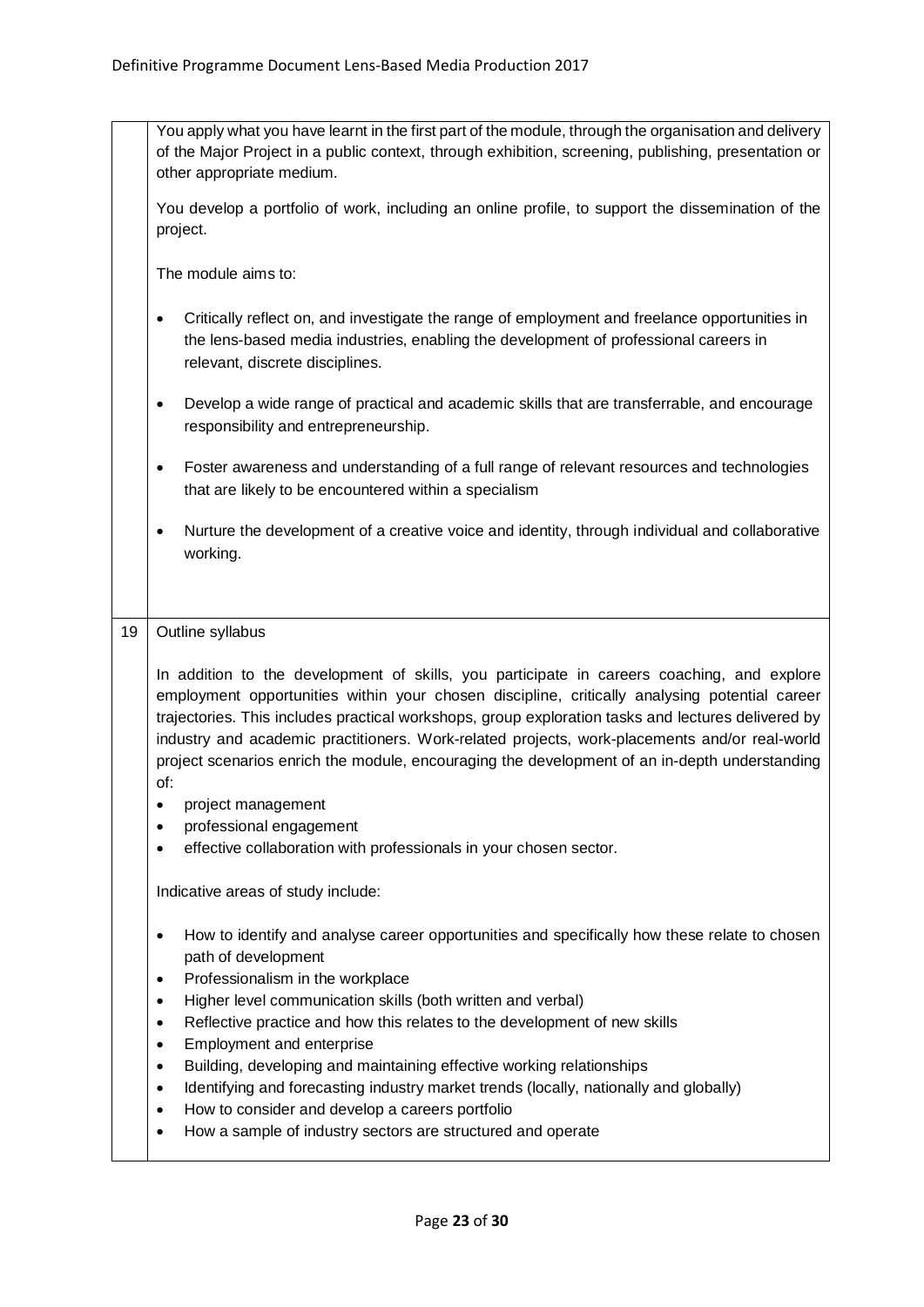|    | Relevant topics, such as legal and financial aspects of the Film, Photographic and Media Arts                                                                                                                                                                                                                                                                               |          |  |
|----|-----------------------------------------------------------------------------------------------------------------------------------------------------------------------------------------------------------------------------------------------------------------------------------------------------------------------------------------------------------------------------|----------|--|
|    | industries, and business planning form part of the syllabus for this module.                                                                                                                                                                                                                                                                                                |          |  |
| 20 | Teaching and learning activities                                                                                                                                                                                                                                                                                                                                            |          |  |
|    | You conduct independent study and have one-to-one tutorials with a designated supervisor to<br>review progress throughout the duration of the module. You agree your chosen area of<br>development with the designated supervisor and can expect tutor support throughout the<br>professional development process.                                                          |          |  |
|    | Teaching and learning activities include:<br><b>lectures</b><br>$\bullet$<br>seminars<br>٠<br>group work and tutorials<br>٠<br>presentations<br>٠                                                                                                                                                                                                                           |          |  |
|    | practical workshops<br>٠                                                                                                                                                                                                                                                                                                                                                    |          |  |
|    | one-to-one tutorials                                                                                                                                                                                                                                                                                                                                                        |          |  |
|    | Educational visits, employer engagement and specialist visiting lecturers drawn from regional and<br>national contacts further support on-campus learning activities. You are encouraged to explore,<br>and engage in a range of activities such as forums, performances, careers fairs and employer<br>engagement exercises (local, regional, national and international). |          |  |
|    | Through a process of defined research based activities, you implement self-evaluation in your<br>chosen discipline, defining the market you aspire to work in. You produce a portfolio that<br>evidences, collectively, a sequenced approach to personal and professional development.                                                                                      |          |  |
|    | The module provides opportunity to work in partnership, respond to leadership and lead others in<br>teamwork scenarios, developing the key communication and interaction skills required to work<br>effectively in the Film, Photographic and Media Arts industries.                                                                                                        |          |  |
|    | Formative assessment:<br>Your presentations allow for regular critique and peer feedback to support you' professional<br>development.                                                                                                                                                                                                                                       |          |  |
|    | Summative assessment:<br>The research portfolio and reflective journal evidence research, exploration and enquiry skills, as<br>well as planning, organisation and management attributes developed as part of the module. The<br>public exhibition and subsequent evaluation of its success assess the application of the skills and<br>knowledge acquired from the module. |          |  |
|    |                                                                                                                                                                                                                                                                                                                                                                             |          |  |
| 21 | Intended learning outcomes                                                                                                                                                                                                                                                                                                                                                  | How      |  |
|    | By successful completion of the module, you will be able to demonstrate:                                                                                                                                                                                                                                                                                                    | assessed |  |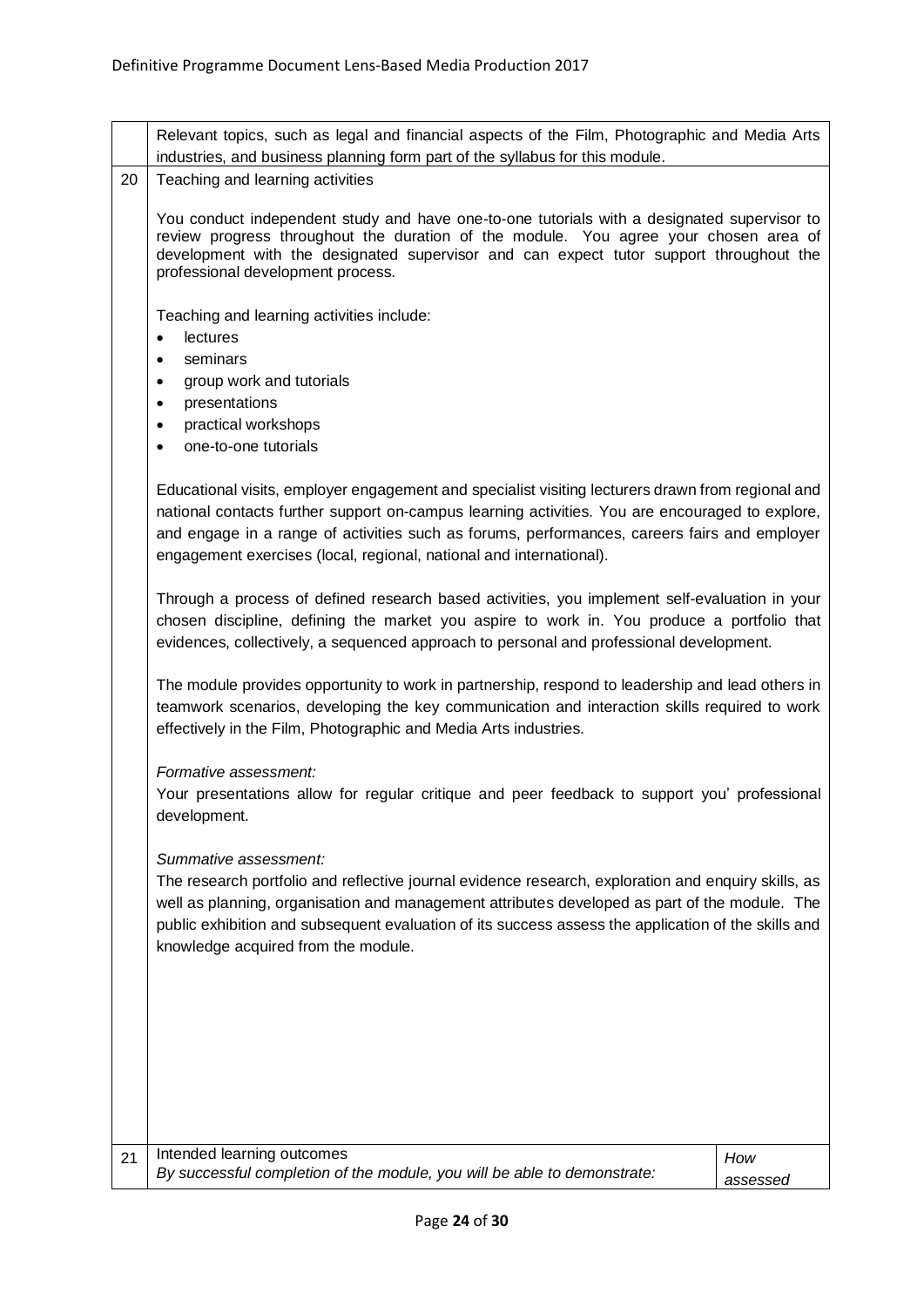|    | Evidence skills of research, exploration, enquiry and critical evaluation.<br>1.                                            |                                                                                                                  | F1, S1                        |
|----|-----------------------------------------------------------------------------------------------------------------------------|------------------------------------------------------------------------------------------------------------------|-------------------------------|
| 2. |                                                                                                                             | Plan, justify and present ideas on own professional development.                                                 | F1, S1                        |
|    | 3.                                                                                                                          | The ability to further improve existing and/or new skills.                                                       | F2, S2                        |
|    | 4.                                                                                                                          | The ability to identify, develop and critically evaluate networking<br>opportunities and industry collaboration. | F1, S1, S3                    |
|    | 5.                                                                                                                          | The skills to analyse and reflect on the development of the project.                                             | F1, S1, S2,<br>S <sub>3</sub> |
|    |                                                                                                                             |                                                                                                                  |                               |
|    |                                                                                                                             |                                                                                                                  |                               |
|    |                                                                                                                             |                                                                                                                  |                               |
| 22 |                                                                                                                             | Assessment and feedback                                                                                          |                               |
|    |                                                                                                                             | Formative exercises and tasks:                                                                                   |                               |
|    | F <sub>1</sub>                                                                                                              | Project research presentations to an audience, class discussion/debate                                           |                               |
|    | F <sub>2</sub>                                                                                                              | Milestone Presentations to an audience, class discussion/debate                                                  |                               |
|    |                                                                                                                             | <b>Summative Assessments:</b>                                                                                    |                               |
|    |                                                                                                                             |                                                                                                                  | Weighting                     |
|    | S <sub>1</sub>                                                                                                              | Research Portfolio (equivalent to 3,000 words)                                                                   | 30%                           |
|    | S <sub>2</sub>                                                                                                              | Reflective Journal (equivalent to 2,000 words)                                                                   | 20%                           |
|    | S <sub>3</sub>                                                                                                              | Presentation of work in public context (Exhibition, Published, Screening                                         | 50%                           |
| 23 |                                                                                                                             | etc.) and evaluation report (equivalent to 5,000 words)<br><b>Learning resources</b>                             |                               |
|    | University Library print, electronic resources on the VLE:                                                                  |                                                                                                                  |                               |
|    |                                                                                                                             |                                                                                                                  |                               |
|    |                                                                                                                             | <b>Key Texts:</b>                                                                                                |                               |
|    | Bassot, B. (2013) The reflective journal. Basingstoke: Palgrave Macmillan                                                   |                                                                                                                  |                               |
|    | Bassot, B. (2015) The reflective practice guide: An interdisciplinary approach to critical reflection.<br>London: Routledge |                                                                                                                  |                               |
|    |                                                                                                                             | Bolton, G. (2014) Reflective practice: Writing and professional development. London: Sage                        |                               |
|    |                                                                                                                             | Cottrell, S. (2015) Skills for success: personal development and employability. Palgrave Macmillan               |                               |
|    |                                                                                                                             | <b>Current Journals:</b>                                                                                         |                               |
|    | Resolution - Audio Production Magazine www.resolutionmag.com                                                                |                                                                                                                  |                               |
|    |                                                                                                                             | Key web-based and electronic resources:                                                                          |                               |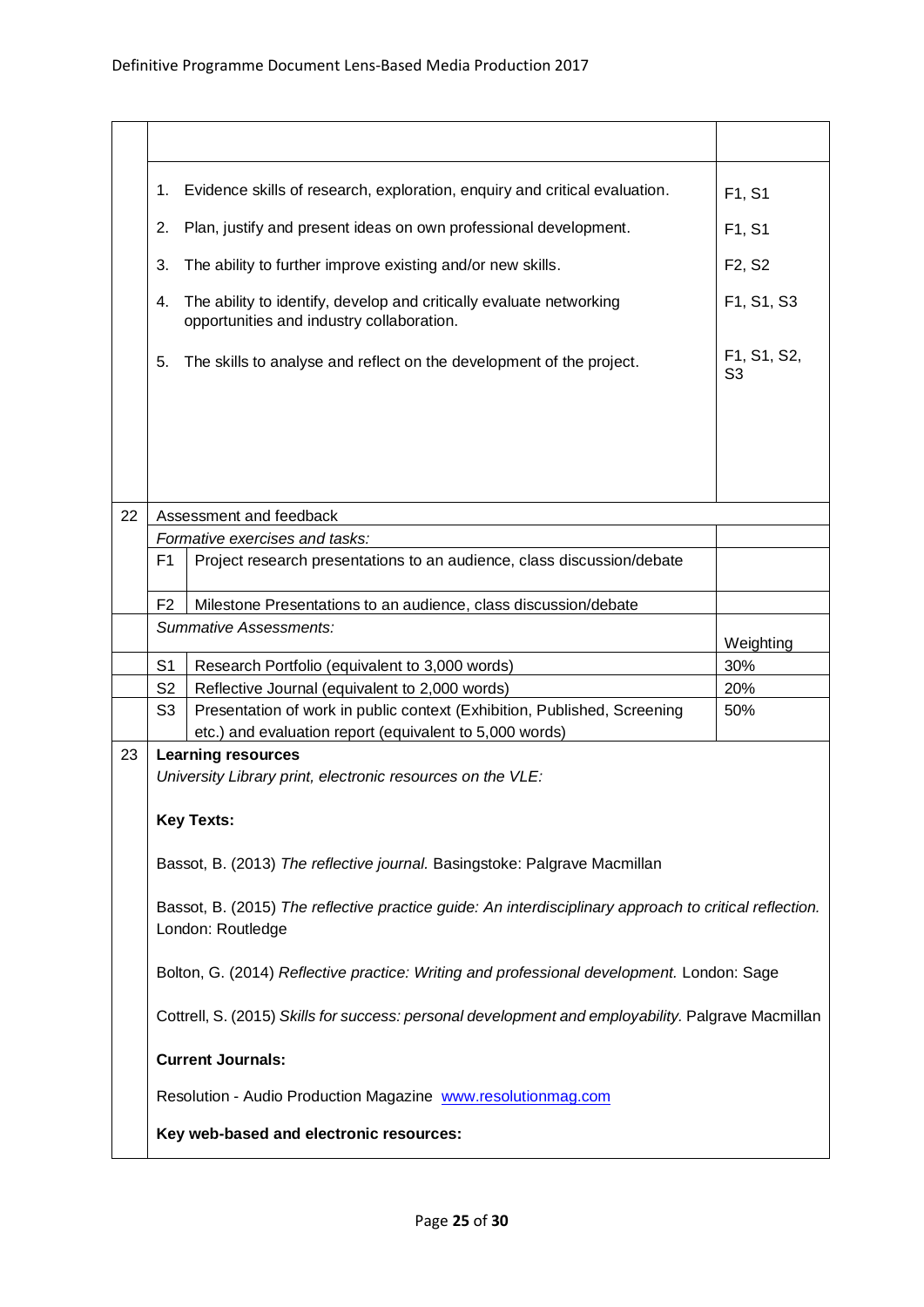|    | Specialist resources: The programme area has a wide range of music resources available for<br>study.                                                                                                                                                                                                                                                                                                                                                                                                                                                                                                    |  |  |  |
|----|---------------------------------------------------------------------------------------------------------------------------------------------------------------------------------------------------------------------------------------------------------------------------------------------------------------------------------------------------------------------------------------------------------------------------------------------------------------------------------------------------------------------------------------------------------------------------------------------------------|--|--|--|
| 24 | Preparatory work                                                                                                                                                                                                                                                                                                                                                                                                                                                                                                                                                                                        |  |  |  |
|    | <b>Subject Specific Preparation</b>                                                                                                                                                                                                                                                                                                                                                                                                                                                                                                                                                                     |  |  |  |
|    | At levels 4 and 5 you will have begun to consider your career trajectory. You may reflect on your<br>previous experiences and career intent to inform an approach to this module. Independent<br>thinking, reading and research relating to aspects of the Lens Based Media industries will<br>provide a broad context for the module. You should consider your career options and understand<br>the importance of developing a 'portfolio' career. Familiarity with developments in the industry is<br>considered valuable; therefore you will be encouraged to read journals, blogs etc.              |  |  |  |
|    | <b>Study Skills Support</b>                                                                                                                                                                                                                                                                                                                                                                                                                                                                                                                                                                             |  |  |  |
|    | Participation in the HE.LP programme workshops, as detailed below, will help in the preparation<br>for this module. Attend a workshop on the topic below:                                                                                                                                                                                                                                                                                                                                                                                                                                               |  |  |  |
|    | Reflective writing recap workshop.                                                                                                                                                                                                                                                                                                                                                                                                                                                                                                                                                                      |  |  |  |
|    | <b>Careers Related Preparation</b>                                                                                                                                                                                                                                                                                                                                                                                                                                                                                                                                                                      |  |  |  |
|    | Developing a sound knowledge of the experience and technical skills needed to enter lens-<br>based professions, together with the ability to network and showcase these skills through CV<br>and job applications, is an essential requirement for employment and further study on<br>graduation. Utilise key resources on the Careers Coaching Pages of Moodle to explore routes<br>into the industry: Visit the 'Working in' course specific resources to explore career options in                                                                                                                   |  |  |  |
|    | Photography<br>$\bullet$                                                                                                                                                                                                                                                                                                                                                                                                                                                                                                                                                                                |  |  |  |
|    | Digital and Multi-Media<br>٠<br>Television, Film and Media                                                                                                                                                                                                                                                                                                                                                                                                                                                                                                                                              |  |  |  |
|    | Visit the 'CVs and Other Careers Advice' section for information on:                                                                                                                                                                                                                                                                                                                                                                                                                                                                                                                                    |  |  |  |
|    | CVs * Recruitment and Application Advice<br>٠                                                                                                                                                                                                                                                                                                                                                                                                                                                                                                                                                           |  |  |  |
|    | Further Study and UCAS<br>$\bullet$<br>Self-Employment and Portfolio Working<br>$\bullet$                                                                                                                                                                                                                                                                                                                                                                                                                                                                                                               |  |  |  |
|    | <b>Digital Skills</b>                                                                                                                                                                                                                                                                                                                                                                                                                                                                                                                                                                                   |  |  |  |
|    | You need the following digital skills:                                                                                                                                                                                                                                                                                                                                                                                                                                                                                                                                                                  |  |  |  |
|    | Manage and maintain profiles and make sure they are suitable for different networks e.g.<br>$\bullet$<br>personal, professional, academic.<br>Attend to digital reputation when posting and communicating online.<br>$\bullet$<br>Understand how personal data is collected and used in different systems and use privacy<br>$\bullet$<br>settings appropriately.<br>Maintain a current digital CV or portfolio of work.<br>$\bullet$<br>Make sure outcomes of learning and other achievements are accessible in digital forms<br>$\bullet$<br>(e.g. via an e-portfolio, digital CV, personal website). |  |  |  |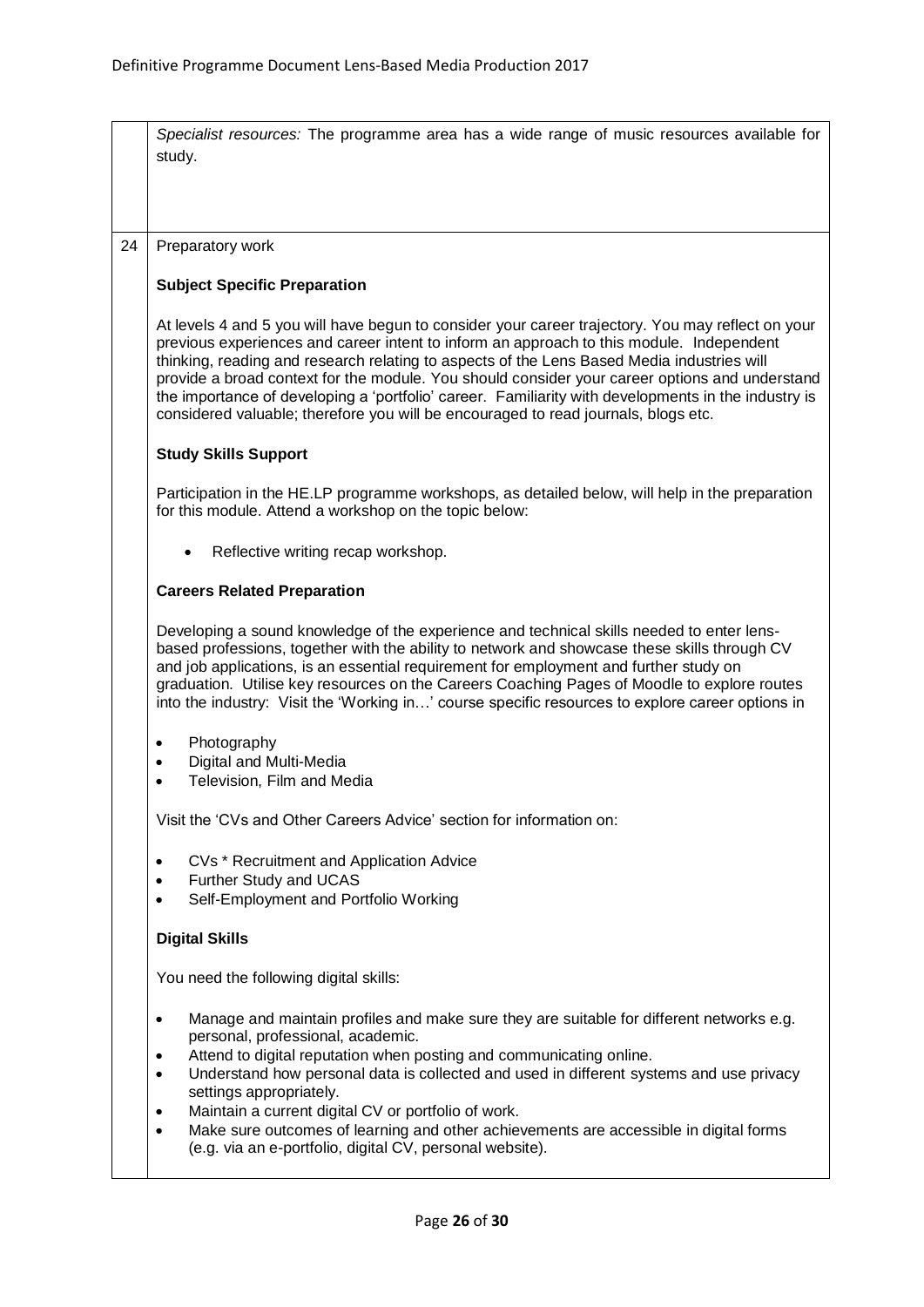| 1              | Module code                         | WL6102-40                         |   |  |
|----------------|-------------------------------------|-----------------------------------|---|--|
| $\overline{2}$ | Module title                        | Major Project in Lens-based Media |   |  |
| 3              | Subject field                       | Digital Academy                   |   |  |
| 4              | Pathway(s)                          | BA (Hons) Lens-based Media        |   |  |
| 5              | Level                               |                                   | 6 |  |
| 6              | UK credits                          | 40                                |   |  |
| $\overline{7}$ | <b>ECTS</b> credits                 | 20                                |   |  |
| 8              | Core or Compulsory or Optional      | Core                              |   |  |
| 9              | Acceptable for                      | BA (Hons) Lens-based Media        |   |  |
| 10             | <b>Excluded combinations</b>        | N/A                               |   |  |
| 11             | Pre-requisite or co-requisite       | N/A                               |   |  |
| 12             | Class contact time: total hours     | Total Hours: 90                   |   |  |
| 13             | Independent study time: total hours | Total Hours: 310                  |   |  |
| 14             | Duration of the module              | 15 weeks                          |   |  |
| 15             | Main campus location                | Loxton Campus                     |   |  |
| 16             | Module co-ordinator                 | <b>Richard Edkins</b>             |   |  |
| 17             | Additional costs involved           | None                              |   |  |
| 18             | <b>Replacement of module</b>        |                                   |   |  |

<span id="page-26-0"></span>Module Descriptor: Major Project in Lens-Based Media

18 Brief description and aims of module

In this module you create and resolve a major project ready for dissemination to an audience. You can begin a new project or build on ideas and creative work developed as part of the 'Initial Project in Lens-based Media' module. In the latter case, assessment will include how effectively you assimilate or extend prior developmental work within your final major project.

The module provides a platform for you to show a developed body of work and to test your practice with an identified audience. The module aims to demonstrate robust professional practice within the disciplines of lens-based media production, including film, photography and media arts.

The Major Project is shown in a public context for an appropriate audience.

The module provides the opportunity for you to extend and synthesise theoretical and technical aspects of your own practice in a substantial creative project. You negotiate the subject of your project with supervising staff at the start of the module.

In defining a project, you analyse differing perspectives, challenge pre-existing ideas and form a substantial knowledge base relevant to your own practice. This critical investigation underpins and contextualises your own practice, resulting in a body of work that is coherent and resolved.

Through initial experiment and sustained practical work, you demonstrate an openness to adapt working practices in response to a self-identified brief. In locating your creative role, it is necessary that youdemonstrate an increasing level of autonomy in the planning and execution of work, taking responsibility for your own learning and development, and accessing support where necessary.

You use self-reflection and feedback from staff and peers to evaluate your own capabilities, appraising alternative methods and reassessing plans as appropriate.

Where group work plays a part, you work effectively in a team, supporting or being proactive in leadership, negotiating in a professional context and proactively seeking to resolve conflict.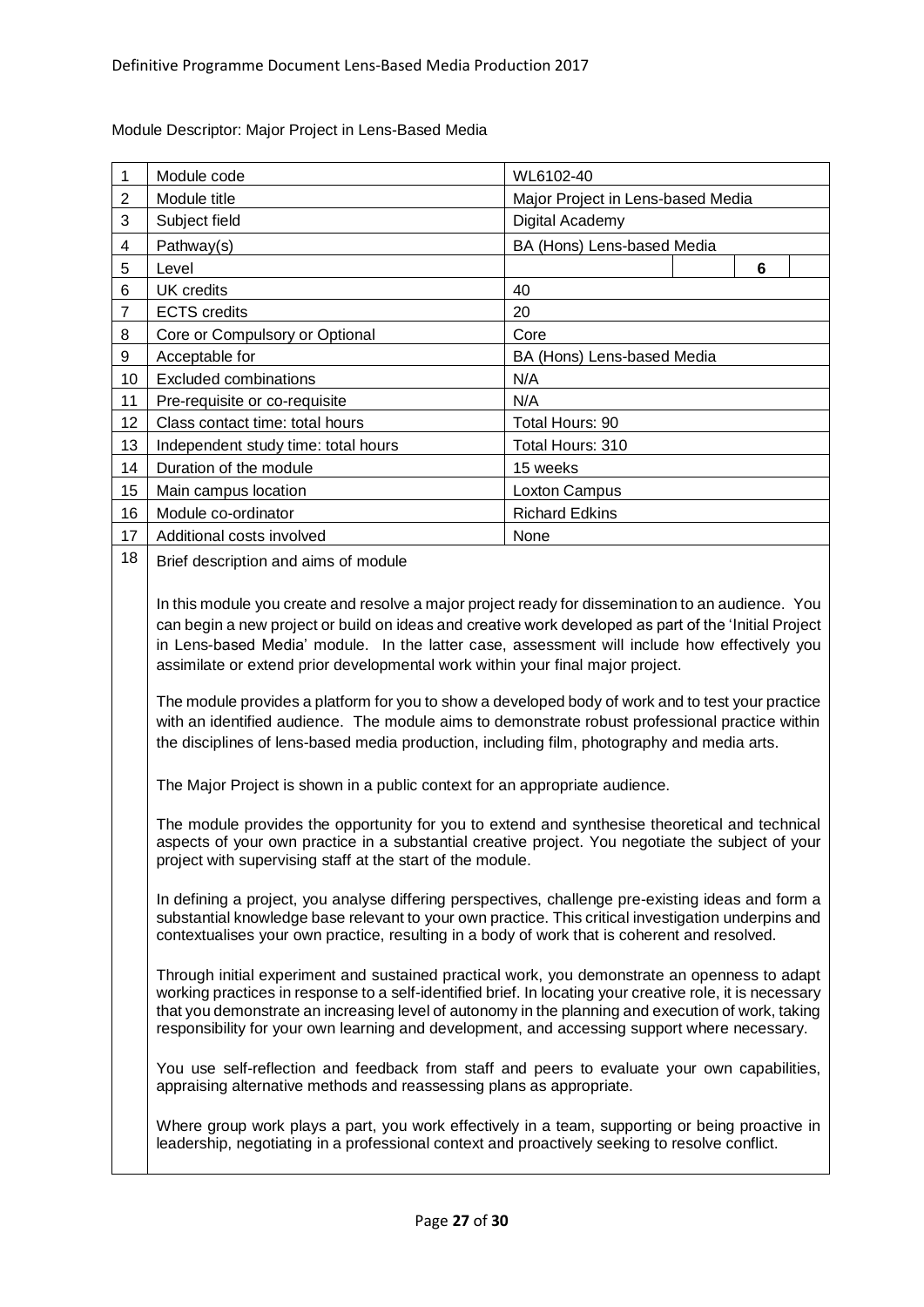|    | You seek out and apply new techniques, evaluating outcomes and resolve practical and<br>theoretical problems.                                                                                                                                                                                                                                                                                |  |  |
|----|----------------------------------------------------------------------------------------------------------------------------------------------------------------------------------------------------------------------------------------------------------------------------------------------------------------------------------------------------------------------------------------------|--|--|
|    | The module aims to:                                                                                                                                                                                                                                                                                                                                                                          |  |  |
|    | Foster the industry-specific knowledge, thinking, and subject-specific practical skills required<br>٠<br>of lens-based media practitioners.                                                                                                                                                                                                                                                  |  |  |
|    | Develop a wide range of practical and academic skills that are transferrable, and encourage<br>٠<br>responsibility and entrepreneurship.                                                                                                                                                                                                                                                     |  |  |
|    | Critically evaluate the relationships between theory and practice, exploring the way work is<br>٠<br>produced and received in a digital and globalised marketplace, with reference to the social,<br>cultural and historical contexts.                                                                                                                                                       |  |  |
|    | Nurture the development of a creative voice and identity, through individual and collaborative<br>٠<br>working.                                                                                                                                                                                                                                                                              |  |  |
|    | Enable the production and delivery of creative projects and artefacts.                                                                                                                                                                                                                                                                                                                       |  |  |
| 19 | Outline syllabus                                                                                                                                                                                                                                                                                                                                                                             |  |  |
|    | This module requires a high degree of initiative and self-directed study. Staff respond to your<br>project proposals, tailoring workshops and debates to reflect the needs of the cohort. You need to<br>work independently to meet your own brief. Throughout the module, you demonstrate an<br>awareness of personal and professional responsibility in the realisation of a body of work. |  |  |
|    | The Professional Development in Context module works alongside this module, supporting the<br>organisation and delivery of the Major Project in a public context, through exhibition, screening,<br>publishing, presentation or other appropriate medium.                                                                                                                                    |  |  |
| 20 | Teaching and learning activities                                                                                                                                                                                                                                                                                                                                                             |  |  |
|    | Teaching and learning activities include: one-to-one tutorials, lectures, seminars, presentations,<br>and specialist workshops from visiting lecturers and industry specialists. The module incorporates<br>Skills Workshop.                                                                                                                                                                 |  |  |
|    | Seminars have a focus on project management: from developing a project from initial ideas<br>through to production, post production and final presentation.                                                                                                                                                                                                                                  |  |  |
|    | Formative assessment:<br>One-to-one tutorials and presentations allow for regular critique and peer review, interrogating and<br>supporting the development of project ideas, through critical and contextual debates with tutors<br>and peers.                                                                                                                                              |  |  |
|    | Summative assessment:<br>The creative quality and analytical evaluation of the final presented project is the realisation of<br>applied learning, skills and knowledge developed throughout the module.                                                                                                                                                                                      |  |  |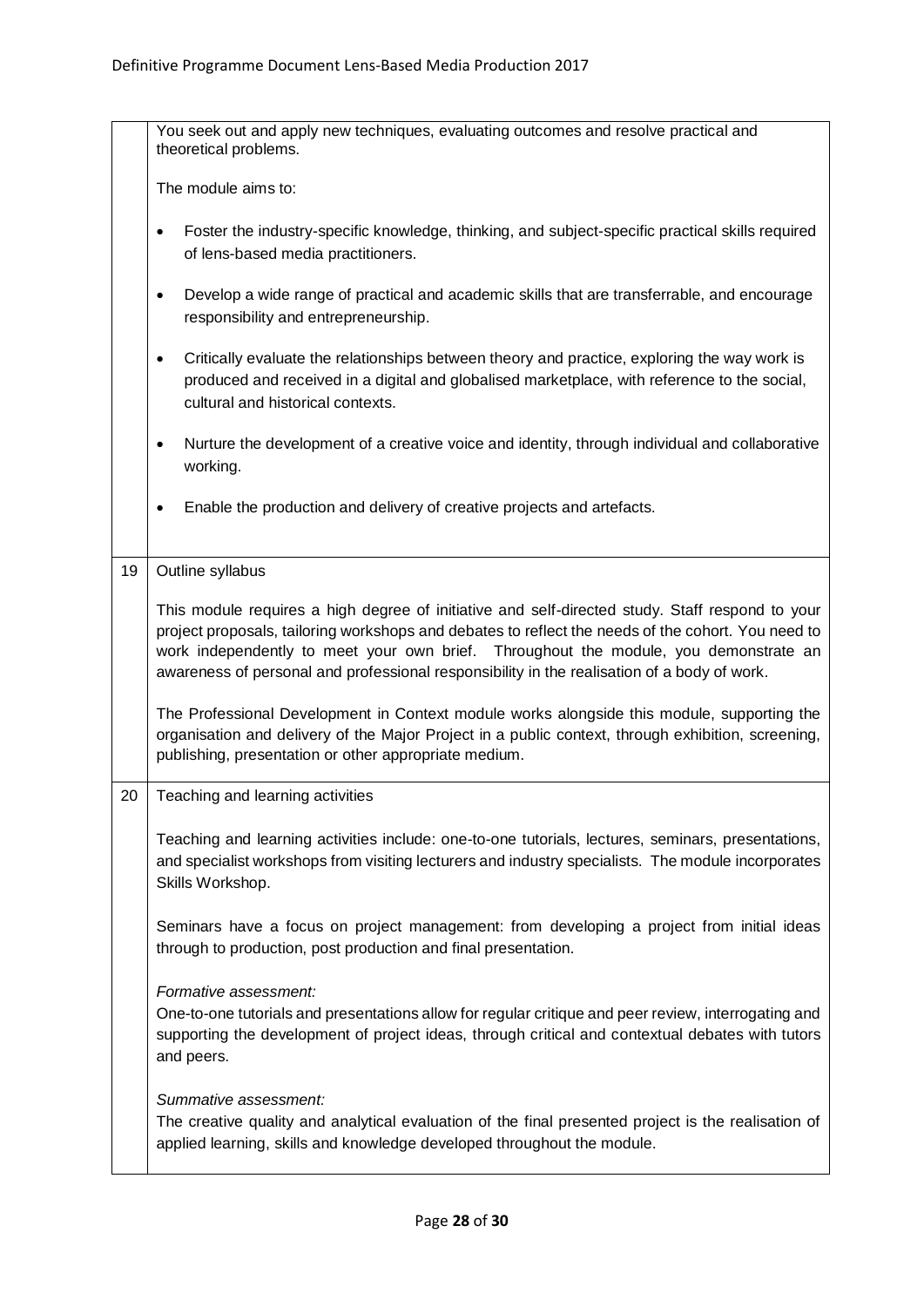| 21 | Intended learning outcome                                                                                                     | How assessed                                     |  |  |
|----|-------------------------------------------------------------------------------------------------------------------------------|--------------------------------------------------|--|--|
|    | By successful completion of the module, you will be able to demonstrate:                                                      |                                                  |  |  |
|    |                                                                                                                               |                                                  |  |  |
|    | An in-depth knowledge and contextual understanding of complex<br>1.                                                           | F1, F2, S1, S2                                   |  |  |
|    | ideas and concepts relevant to the development of a proposal.                                                                 |                                                  |  |  |
|    |                                                                                                                               |                                                  |  |  |
|    | The ability to synthesize theoretical concepts and practical skills to<br>2.                                                  | F <sub>2</sub> , S <sub>1</sub> , S <sub>2</sub> |  |  |
|    | produce a coherent body of work and communicate it effectively.                                                               |                                                  |  |  |
|    | 3.<br>The ability to plan, manage and realise the production of a body of                                                     | F1, F2, S1, S2                                   |  |  |
|    | work to a professional standard.                                                                                              |                                                  |  |  |
|    |                                                                                                                               |                                                  |  |  |
|    | An awareness of personal and professional responsibility in the<br>4.                                                         | F <sub>2</sub> , S <sub>2</sub>                  |  |  |
|    | realisation of a body of work.                                                                                                |                                                  |  |  |
|    |                                                                                                                               |                                                  |  |  |
|    | In-depth critical reflection on the development and resolution of a<br>5.                                                     | F <sub>2</sub> , S <sub>2</sub>                  |  |  |
|    | project.                                                                                                                      |                                                  |  |  |
|    |                                                                                                                               |                                                  |  |  |
|    |                                                                                                                               |                                                  |  |  |
| 22 | Assessment and feedback                                                                                                       |                                                  |  |  |
|    | Formative exercises and tasks:                                                                                                | Weighting                                        |  |  |
|    | F1<br>Project proposal                                                                                                        | N/A                                              |  |  |
|    | Presentations<br>F <sub>2</sub>                                                                                               | N/A                                              |  |  |
|    | Summative assessments:                                                                                                        | Weighting                                        |  |  |
|    | S <sub>1</sub><br>Creative outcomes with supporting evidence (including workbook)                                             | 85%                                              |  |  |
|    | (equivalent to 8,500 words)                                                                                                   |                                                  |  |  |
|    | S <sub>2</sub><br>Critical and reflective evaluation (1,500 words)                                                            | 15%                                              |  |  |
| 23 | <b>Learning resources</b>                                                                                                     |                                                  |  |  |
|    | Individual reading will be dependent on topic of specialist enquiry and recommendations made.                                 |                                                  |  |  |
|    |                                                                                                                               |                                                  |  |  |
|    | Key texts:                                                                                                                    |                                                  |  |  |
|    | Alton, J., Bailey, J. and McCarthy, T. (2013) Painting With Light. Berkeley: University Of                                    |                                                  |  |  |
|    | California Press.                                                                                                             |                                                  |  |  |
|    | Avarese, Tom. (2017) Post Sound Design: The Art and Craft of Post Production For The Moving                                   |                                                  |  |  |
|    | Image. 1 <sup>st</sup> ed. Bloomsbury Academic.                                                                               |                                                  |  |  |
|    |                                                                                                                               |                                                  |  |  |
|    | Brown, B. (2016) Cinematography: Theory and Practice: Image Making for Cinematographers<br>and Directors. 3rd edn. Routledge. |                                                  |  |  |
|    |                                                                                                                               |                                                  |  |  |
|    | Lee, J.J.J., Gillen, A.M. and J, J. (2010) The Producer's Business Handbook: The Roadmap for                                  |                                                  |  |  |
|    | the Balanced Film Producer. 3rd edn. Focal Press.                                                                             |                                                  |  |  |
|    |                                                                                                                               |                                                  |  |  |
|    | Malloy, Tom. (2012) Bankroll. 1 <sup>st</sup> ed. Studio City, CA: Michael Wiese Productions.                                 |                                                  |  |  |
|    |                                                                                                                               |                                                  |  |  |
|    |                                                                                                                               |                                                  |  |  |
|    | <b>Current Journals:</b>                                                                                                      |                                                  |  |  |
|    | Sight and Sound                                                                                                               |                                                  |  |  |
|    | <b>Little White Lies</b><br>British Journal of Photography                                                                    |                                                  |  |  |
|    |                                                                                                                               |                                                  |  |  |
|    | Aesthetica                                                                                                                    |                                                  |  |  |
|    |                                                                                                                               |                                                  |  |  |
|    | Key web-based and electronic resources:                                                                                       |                                                  |  |  |